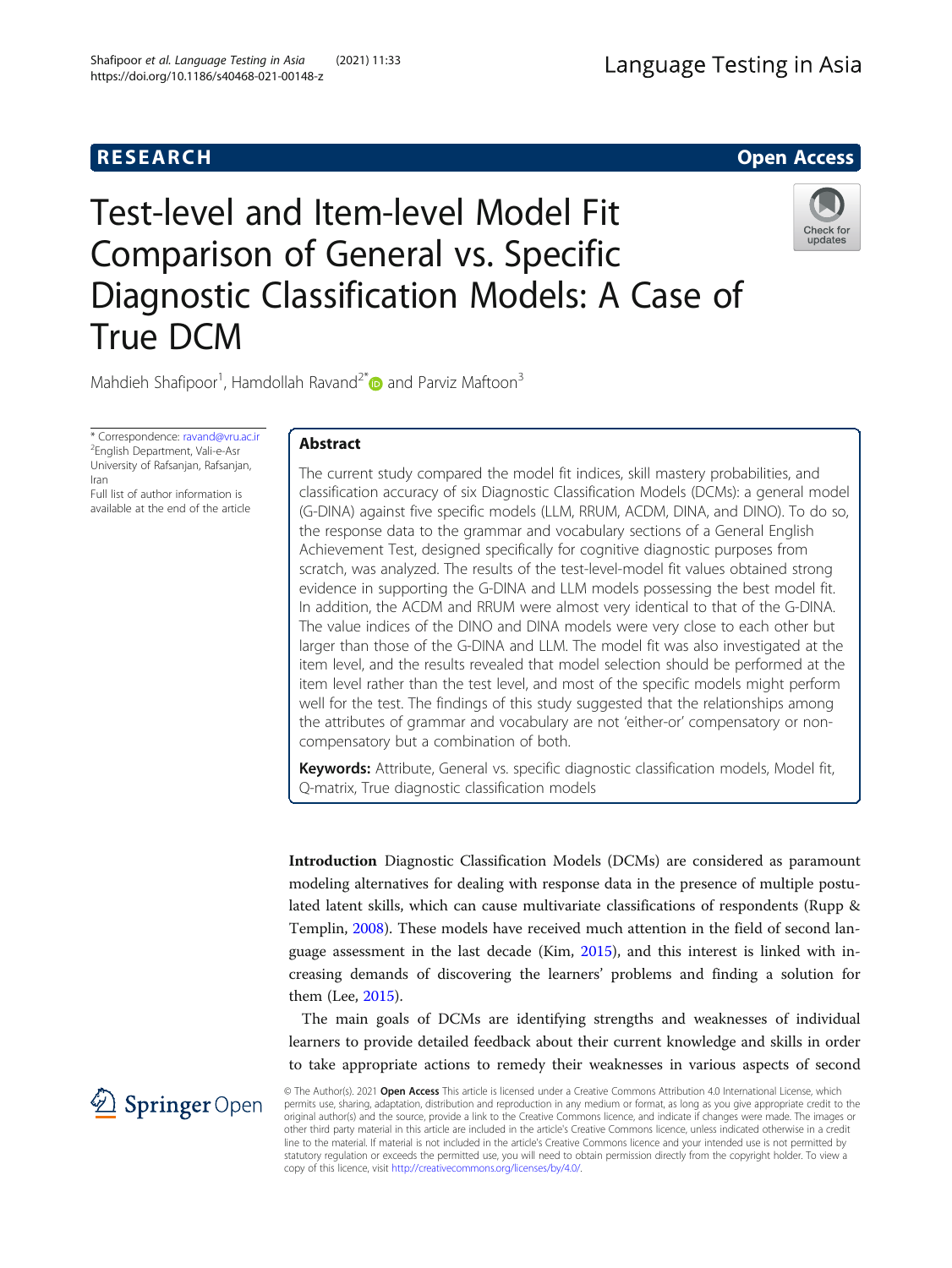language ability (Lee & Sawaki, [2009a](#page-18-0)), and also classifying learners into similar skill mastery groups (Hartz SM: A Bayesian framework for the unified model for assessing cognitive abilities: blending theory with practicality, unpublished).

Different models with their statistical packages have been developed and applied so far. The Rule-space Model (RSM; Tatsuoka, [1983\)](#page-19-0), Compensatory Reparametrized Unified Model (C-RUM, DiBello et al., [1995;](#page-17-0) Hartz SM: A Bayesian framework for the unified model for assessing cognitive abilities: blending theory with practicality, unpublished), Deterministic Input, Noisy "And" Gate Model (DINA; Junker & Sijtsma, [2001](#page-18-0)), Non-Compensatory Reparametrized Unified Model (NC-RUM; Hartz SM: A Bayesian framework for the unified model for assessing cognitive abilities: blending theory with practicality, unpublished), Deterministic Input, Noisy "Or" Gate Model (DINO; Templin & Henson, [2006](#page-19-0)), Attribute Hierarchy Method (AHM; Leighton et al., [2004](#page-18-0)), General Diagnostic Model (GDM; von Davier, [2005\)](#page-19-0), Generalized DINA Model (G-DINA; de la Torre, [2011\)](#page-17-0), Additive CDM (ACDM, de la Torre, [2011\)](#page-17-0), and Hierarchical Diagnostic Classification Model (HDCM; Templin & Bradshaw, [2013\)](#page-19-0) can be enumerated as some.

These models are differentiated by reflecting compensatory or non-compensatory relationships between postulated attributes of an item (Kunina-Habenicht et al., [2012\)](#page-18-0). In a compensatory model, the mastery of one attribute can compensate for the lack of other attributes measured by the same item (de la Torre, [2011](#page-17-0)). On the contrary, when a model is non-compensatory, the mastery of all the attributes is required to answer an item correctly (de la Torre, [2011\)](#page-17-0). The aforementioned relationships among the attributes of an item can have ramifications for model selection in DCMs. Since choosing the right model will make a difference in the classification of test-takers, it should be performed cautiously (Lee & Sawaki, [2009b\)](#page-18-0).

There are also two directions in applying DCMs: (1) to use DCMs to develop true diagnostic tests from the onset and (2) to extract fine-grained diagnostic information from tests already developed for non-diagnostic purposes, a practice referred to as retrofitting (Lee & Sawaki, [2009b\)](#page-18-0). Due to the fact that currently, explicit cognitive theories which underlie the design and development of educational assessments are missing, it may be a long time before truly diagnostic assessments can be developed (Liu et al., [2018](#page-18-0)). Therefore, except for a few attempts (e.g., Ketabi, S: Cognitive diagnostic analysis of reading comprehension: a case of undergraduate students' mastery over attributes across different fields of study, unpublished; Paulsen & Valdivia, [2021](#page-18-0); Ranjbaran & Alavi, [2017](#page-18-0)) in which DCMs have been used to develop true diagnostic tests, most applications of DCMs (e.g., Aryadoust, [2018;](#page-17-0) Effatpanah, [2019](#page-17-0); Jang, [2009](#page-18-0); Li et al., [2015](#page-18-0); Ravand and Robitzsch, [2018;](#page-19-0) Rupp & van Rijn, [2018;](#page-19-0) Yi, [2017\)](#page-19-0) have taken the second line of action.

Another point conspicuously noticeable in the applications of DCMs in the field of language assessment is that they have mostly been applied to the reading comprehension tests (e.g., Hemati & Baghaei, [2020](#page-18-0); Jang, [2009](#page-18-0); Li, H: Evaluating language group differences in the subskills of reading using a cognitive diagnostic modeling and differential skill functioning approach, unpublished; Li et al., [2015](#page-18-0); Ravand, [2016](#page-18-0); Ravand et al., [2012;](#page-19-0) Ravand & Robitzsch, [2015,](#page-19-0) [2018](#page-19-0)), to a much lesser degree to listening comprehension (e.g., Aryadoust, [2018;](#page-17-0) Harding et al., [2015](#page-18-0)), sporadically to writing (e.g., Kim, [2011;](#page-18-0) Xie, [2016\)](#page-19-0), much less sporadically to components of language such as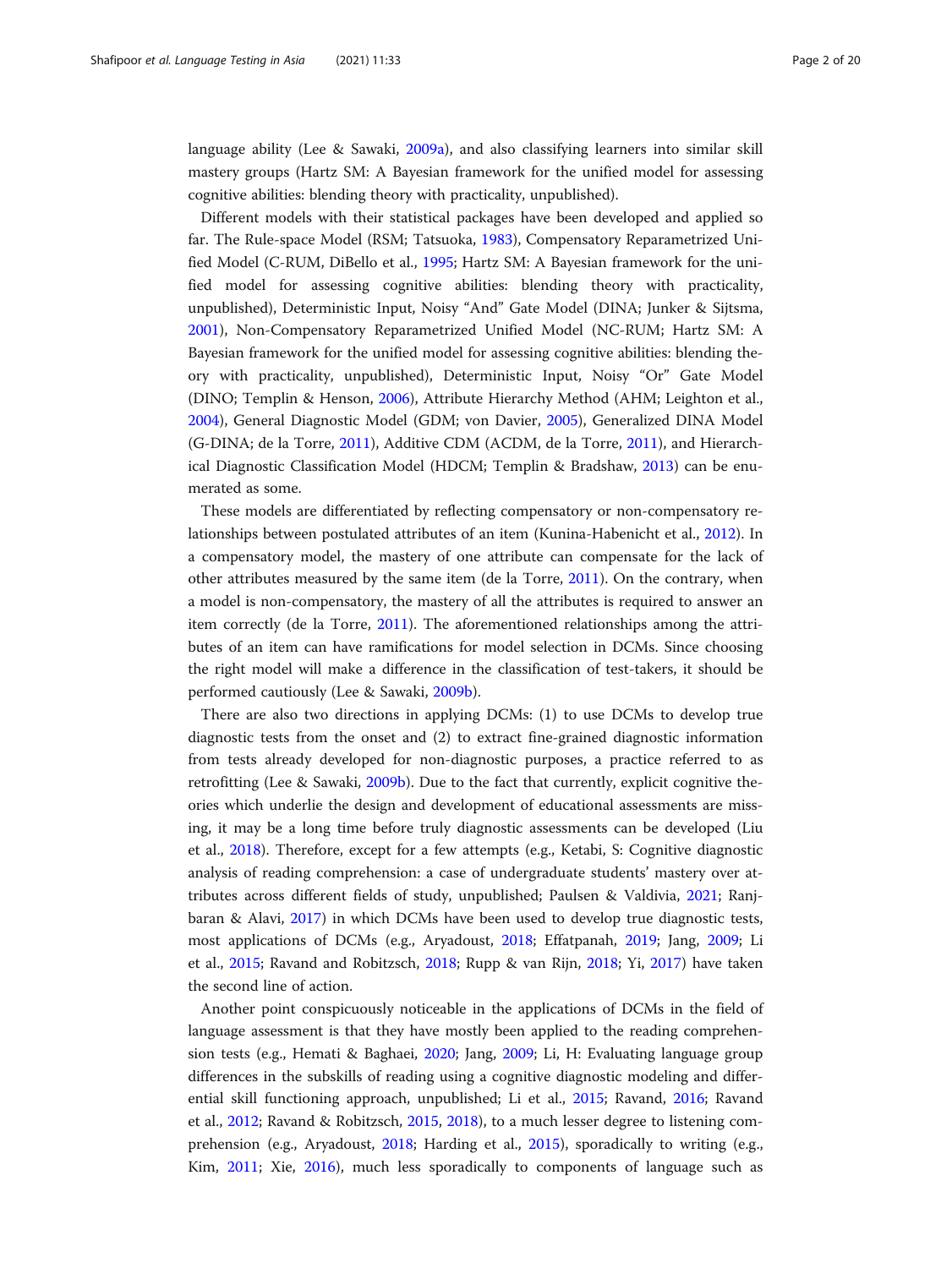grammar (e.g., Lee & Sawaki, [2009a](#page-18-0); Yi, [2017\)](#page-19-0), and to the best knowledge of the authors, never to vocabulary.

# Review of the literature

In the implications of DCMs, selecting a model among a large number of models is a difficult decision (Jiao, [2009](#page-18-0)). In most DCM studies conducted so far, one single DCM, indiscriminately, has been imposed on all items of the tests. There is a dearth of studies searching for the best DCM for different contexts. In addition, in view of the approaches applied to DCMs, the data extracted from the tests in these studies are either from an existing non-diagnostic test used for diagnostic purposes or a test developed from the beginning based on DCM guidelines for diagnostic determination. As a result, the studies relying on the selected approach are either retrofitting or true DCMs.

In a multi-DCM study, Lee and Sawaki [\(2009b\)](#page-18-0) investigated the listening and reading sections of iBT TOEFL deploying one general model (GDM) and two noncompensatory constrained models (RUM, LCA). Although the findings revealed that all three models were comparable with regard to accurate test-takers' mastery classification and skill mastery probability, as well as a moderate across-form consistency, there was no outcome with common fit statistics due to utilizing three different software to run the models as it was only possible to use each software to estimate only one model. In addition, as no general model was applied against specific ones, the generalizability of the results to contexts in which both compensatory and non-compensatory interactions are allowed went under the question.

In another study, Yi (Yi Y: Implementing a cognitive diagnostic assessment in an institutional test: a new networking model in language testing and experiment with a new psychometric model and task type, unpublished) compared one general model (LCDM) and four reduced models (ACDM, DINA, DINO, NDINO) in regard to model fit and skill mastery profiles. She found that the ACDM functioned similarly to the LCDM, but due to the MPLUS software limitations at the time of her study, it was impossible to come up with the results of fit indices for RRUM, a non-compensatory version of ACDM.

The software limitations of the two aforementioned model comparison studies in relation to showing different fit indices led to vague results about the performance of the models. To come up with software problems, Li et al. [\(2015\)](#page-18-0), in a study, applied the Rpackage CDM, version 3.2-6 (Robitzsch et al., [2013\)](#page-19-0). The CDM package in R is the most comprehensive software to run CDMs (Ravand & Robitzsch, [2018](#page-19-0)). Moreover, it makes the estimation of the fit indices of the other models possible (Lei & Li, [2014](#page-18-0)). To run the study, a general model (G-DINA), two reduced compensatory models (ACDM, DINO), and also two constrained non-compensatory models (RRUM, DINA) were applied to the Michigan English Language Assessment Battery reading test. The results of this study revealed that the ACDM possessed the closest affinity to the G-DINA model in view of the model fit and skill classification profiles; in contrast, the RRUM, DINA, and DINO models showed dissimilar results regarding both models fit statistics and skill mastery properties with the ACDM and G-DINA models.

All the above-cited studies applied different DCMs to EFL reading context with a focus on model fit and skill mastery profiles, but Yi [\(2017\)](#page-19-0), in a new line of action, conducted more extensive research on multi-DCM by providing both basic statistics and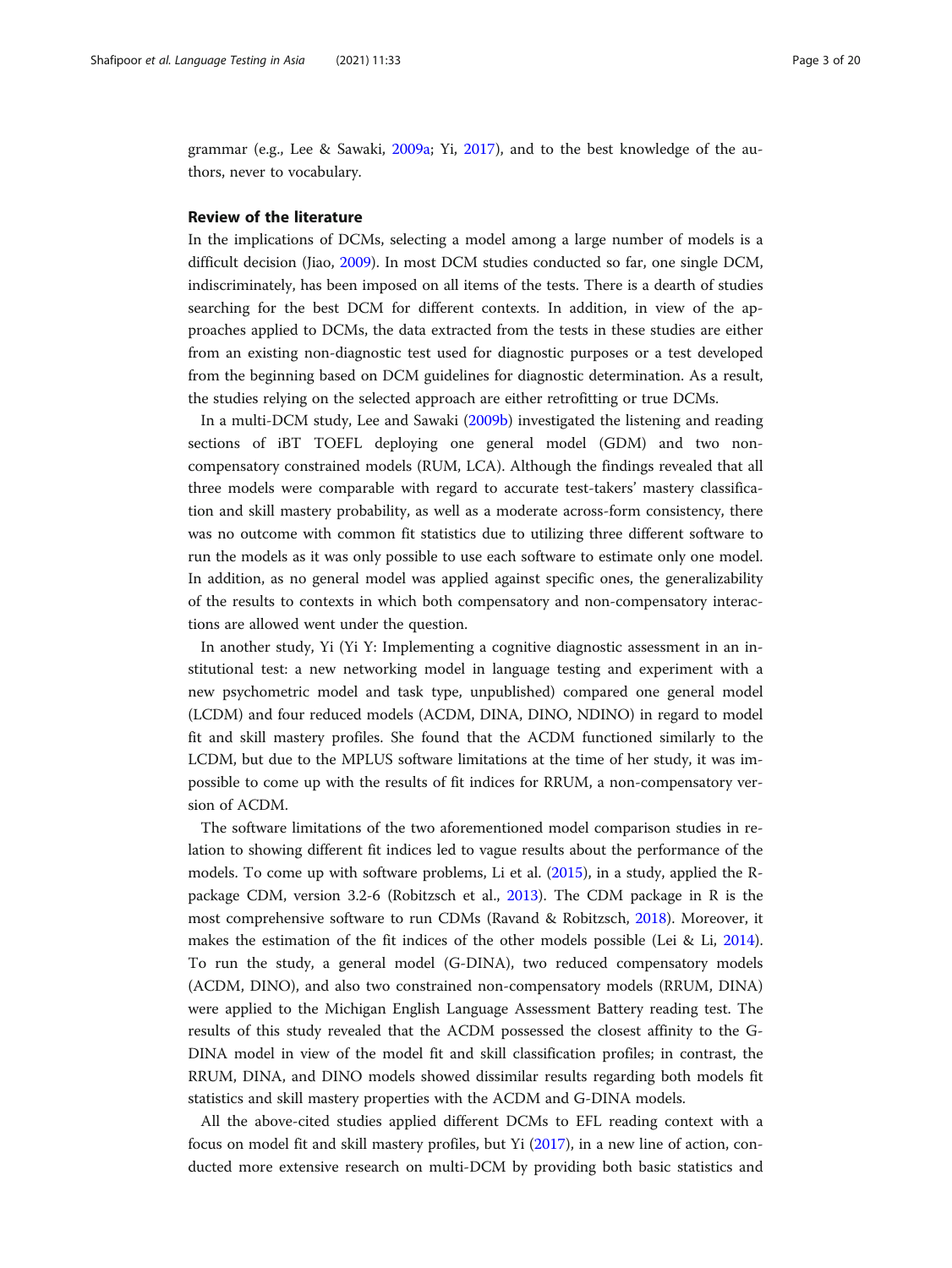also evidence for validity and reliability. He compared the LCDM as a general model with the DINA, DINO, NDINO, and RRUM and reported that the RRUM model showed a better fit in a grammar test compared to the other models.

Still, in another study, Aryadoust [\(2018\)](#page-17-0) investigated the fit indices of multi-DCM (G-DINA, DINA, HO-DINA, and RRUM) on the listening test of the Singapore-Cambridge General Certificate of Education exam using the CDM package in R and concluded that the RRUM model expressed the highest absolute fit indices in comparison with the other models. This result was in agreement with Yi [\(2017\)](#page-19-0), who found the outperformance of RRUM compared with other models but incongruent with Chen and Chen ([2016\)](#page-17-0) and Ravand [\(2016\)](#page-18-0), who reached the conclusions that the G-DINA model has the best-fit indices for a reading test. Since Lei and Li [\(2016\)](#page-18-0) assigned a substantial role to the sample size in the performance of the fit indices and Galeshi and Skaggs [\(2014\)](#page-18-0) emphasized the key role of the number of attributes measured by each item and the direct effects of the number of items and sample size on parameter recovery as well of classification accuracy, this controversy in Yi's ([2017](#page-19-0)) findings might be as a result of existing many items with only one attribute in the test and the results reached by Aryadoust ([2018](#page-17-0)) can be justified due to adopting a very small sample size  $(N= 205)$ .

A recent study on multi-DCM was carried out by Ravand and Robitzsch [\(2018\)](#page-19-0). The merits of this study over the other ones were applying a large sample size  $(N= 21, 42)$ to a high-stakes reading comprehension test comparing a General DCM (the G-DIND) with a reduced compensatory model (DINO), a constrained non-compensatory Model (DINA), and three additive models (ACDM, C-RUM, and NC-RRUM) in relation to both test-level and item-level fit indices, skill mastery profiles, and classification accuracy. To conduct the study, the CDM package in R was used. The results depicted that the G-DINA showed the best fit properties, and the C-RUM, NC-RUM, and ACDM performed almost the same as that of the G-DINA. Following the discrepancies in the results of multi-DCM studies in terms of the relationships among the attributes in a reading test, it was suggested that the DCMs should be run at the item level rather than the test level. As a consequence, each item can choose the model that best fits.

The studies on true multi-DCM are very few. In a very recent study, Ketabi (Ketabi, S: Cognitive diagnostic analysis of reading comprehension: a case of undergraduate students' mastery over attributes across different fields of study, unpublished) developed a true DCM reading comprehension test based on Ravand and Baghaei's ([2019](#page-18-0)) framework comparing two general models, i.e., the G-DINA and LCDM, against four constrained models, i.e., the ACDM, the RRUM, the DINA, and the DINO in terms of model fit, proportions of different attribute probabilities, classification accuracy, and consistency among two groups of undergraduate students of humanities and engineering. The results showed that the ACDM would be the best model in terms of the model fit. In contrast, DINO model appeared to have the worst model fit. Furthermore, the students of humanities and engineering showed different attribute mastery. Moreover, this study did not estimate model fit indices at the item level to check the dependency among the items in order to remove the misfitting items and improve the model fit accordingly.

As mentioned above, there are a few studies on the DCM of best choice for reading (e.g., Jang, [2009](#page-18-0); Li et al., [2015](#page-18-0); Ravand & Robitzsch, [2018\)](#page-19-0), less than a few on listening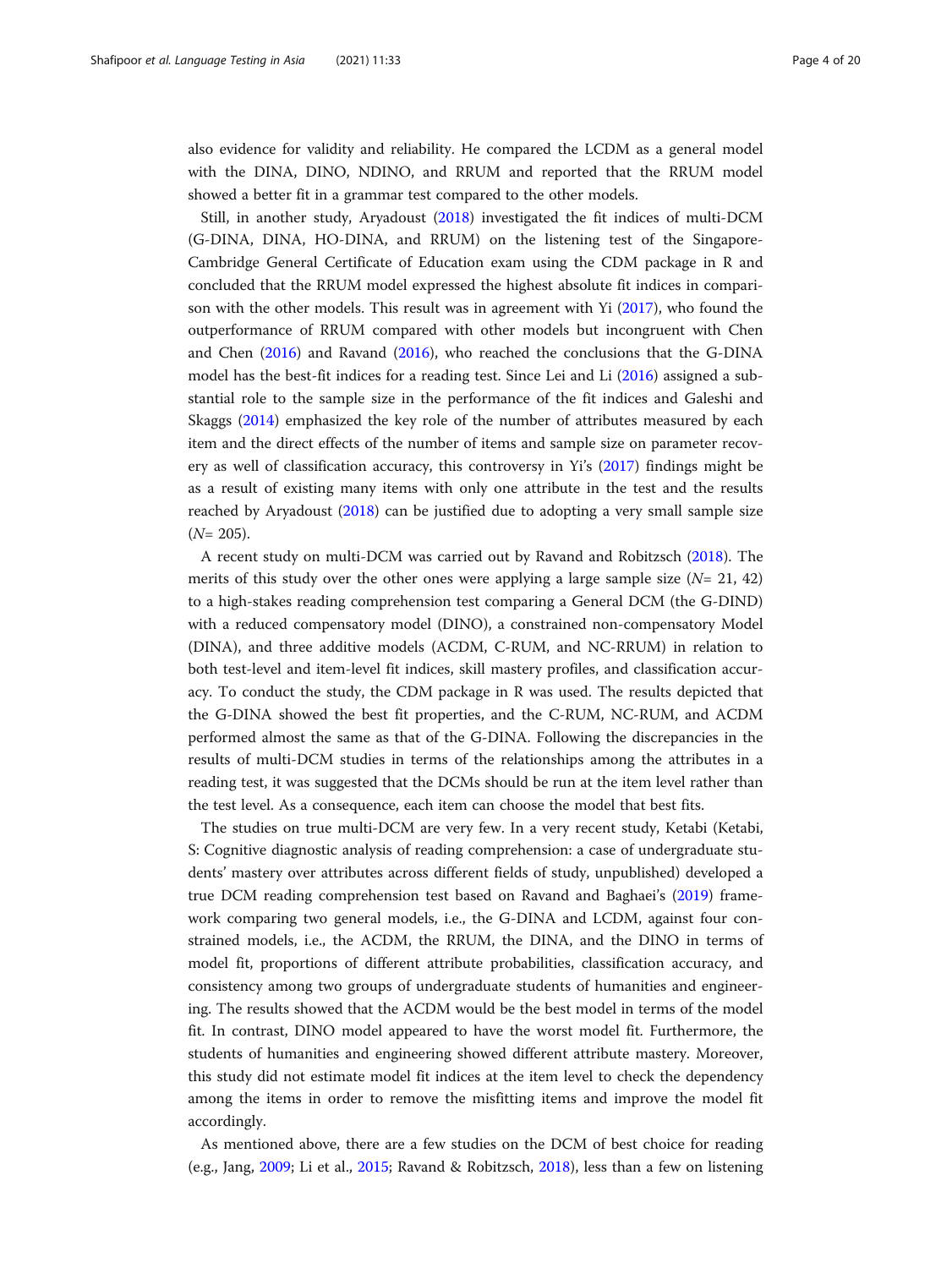(e.g., Aryadoust, [2018](#page-17-0)), and grammar (Yi, [2017](#page-19-0)) but no multi-DCM study on vocab yet. Another point worth noting is that, up to date, except for a few attempts (e.g., Paulsen & Valdivia, [2021](#page-18-0); Ranjbaran & Alavi, [2017\)](#page-18-0) in which DCMs have been deployed to develop true diagnostic tests, all the other existing multi-DCM studies have taken the retrofitting line of action (i.e., to use the existing non-diagnostic tests for diagnostic purposes). Hence, multi-DCM studies which apply DCMs to test development in order to provide diagnostic feedback are what is mostly required (Ravand & Robitzsch, [2018\)](#page-19-0).

To top that off, the preeminent significance of the present study is applying a General English Achievement Test developed from the start based on DCMs. Furthermore, it is the first multi-DCM study on vocabulary. In addition, the present study investigated the performance of model fit indices similarly at the test and item levels, skill mastery profiles, and classification accuracy. Finally, the G-DINA package in R, version 3.6.3 (Ma & de la Torre, [2020](#page-18-0)) was performed to compare a general DCM model (G-DINA) against five specific models (LLM, RRUM, ACDM, DINA, and DINO) to decide on the model of the best choice for a General English Achievement Test. Although the CDM package is the most comprehensive software in R and can provide information on both relative and absolute fit indices to compare multi-models (Ravand & Robitzsch, [2015](#page-19-0)), the G-DINA package was used in this study since this software can handle different models in a unified manner which is not the case with the CDM package (Rupp & van Rijn, [2018](#page-19-0)). To add more, the G-DINA package is user-friendlier as it presents the results in both numerical and graphical formats, establishes easier interaction with the users, and is more time-efficient (Rupp & van Rijn, [2018](#page-19-0)).

# Diagnostic Classification Models (DCMs) applied to this study

General DCMs (GDCMs) can assume different types of relationships in a test: compensatory, non-compensatory, additive, or hierarchical, and each item can decide on its own model. It is also plausible to use a GDCM due to its flexibility in allowing different kinds of interactions among the attributes when these interactions are blurred (Li et al., [2015](#page-18-0)). Examples of these models entail General Diagnostic Model (GDM; von Davier, [2005](#page-19-0)), Log-Linear CDM (LCDM; Henson et al., [2009](#page-18-0)), Generalized Deterministic Inputs, Noisy "And" Gate (GDINA; de la Torre, [2011](#page-17-0)), and Hierarchical Diagnostic Classification Model (HDCM; Templin & Bradshaw, [2013\)](#page-19-0). The G-DINA model, which was applied to this study, in its saturated form, is not differentiated from other general models by relying on alternative link functions (de la Torre, [2011\)](#page-17-0). It parametrizes both the main effects and the interaction effects of the attributes (de la Torre & Minchen, [2014](#page-17-0)), and if appropriate limitations are imposed, several specific DCMs can be derived from this general model (de la Torre, [2011\)](#page-17-0).

According to the G-DINA model an item with two attributes  $\alpha_1$  and  $\alpha_2$  will possess one intercept parameter  $\delta_{i0}$  (the probability of answering an item correctly without mastering any of the required attributes), two main effects  $\delta_{j1\alpha}$   $\delta_{j2\alpha_2}$ , and one interaction effect  $\delta_{i12\alpha_1\alpha_2}$ . In this case, the probability that test-taker *i*, answers item *j* correctly is expressed as follows (de la Torre, [2011\)](#page-17-0):

$$
\rho(x_j=1|\alpha_1\,\alpha_2)=\delta_{j0+}\delta_{j1\alpha_1+}\delta_{j2\alpha_2+}\delta_{j12\alpha_1\alpha_2}
$$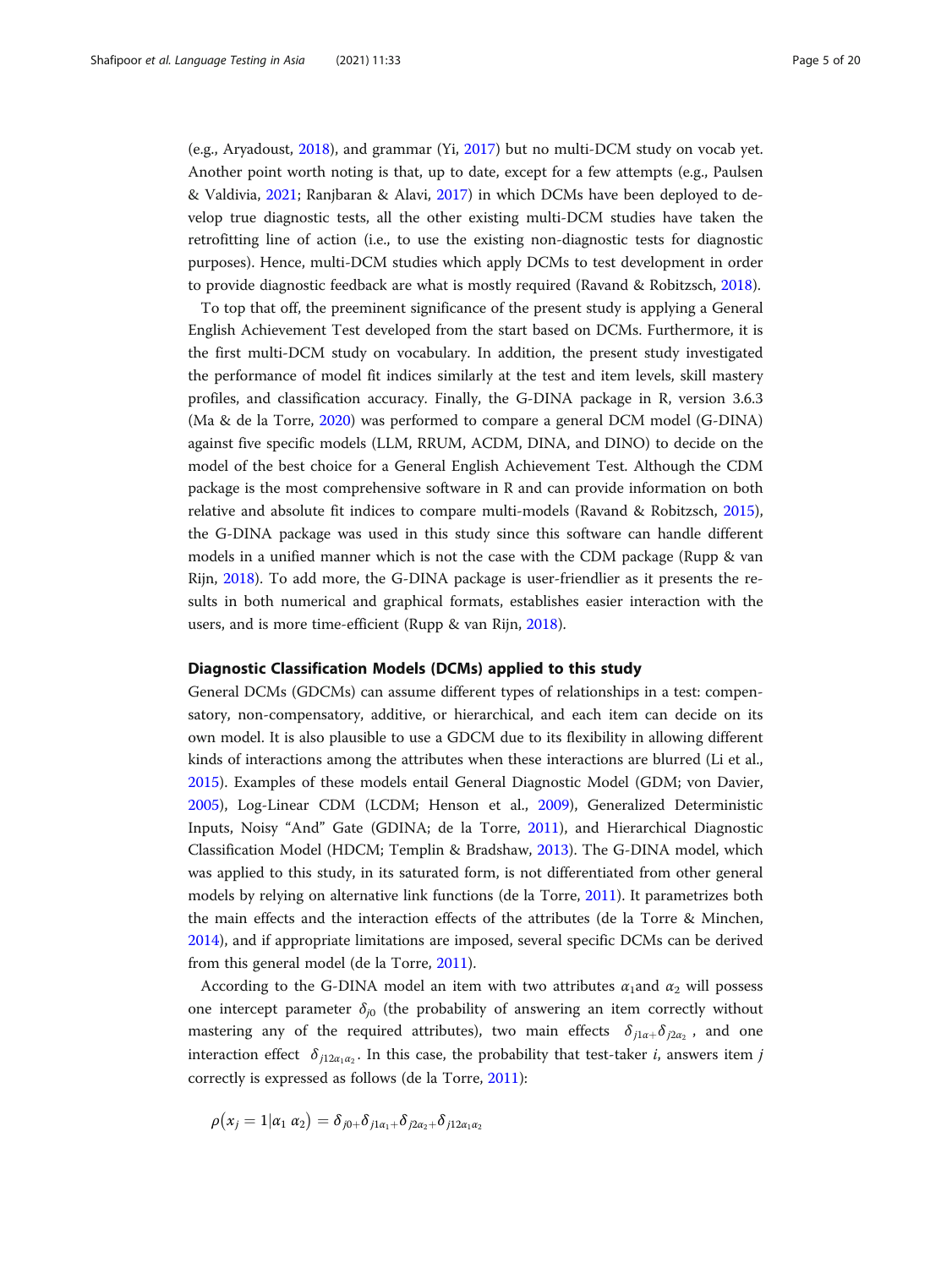Specific (also called constrained or reduced) DCMs, contrary to the GDCMs, allow only one type of predetermined relationship in a test: compensatory, noncompensatory, additive, or hierarchical. Despite the fact that general CDMs are better at model-data fit, specific DCMs have less complicated interpretations and offer classifications with more accuracy (Ma et al., [2016\)](#page-18-0).

For the purpose of this study, among different specific DCMs, a compensatory model: Deterministic Input Noisy "And" Gate Model (DINA; Junker & Sijtsma, [2001](#page-18-0)), a noncompensatory model: Deterministic Input noisy "Or" Gate Model (DINO; Templin & Henson, [2006\)](#page-19-0) and also three additive models: Additive CDM (ACDM; de la Torre, [2011](#page-17-0)), Linear Logistic Model (LLM; Maris, [1999](#page-18-0)), and Non-Compensatory Reparametrized Unified Model (NC-RUM; Hartz SM: A Bayesian framework for the unified model for assessing cognitive abilities: blending theory with practicality, unpublished) were compared.

Considering the specific models, the DINA model can be derived from the G-DINA if the main effects and the interaction effects are set to zero (de la Torre, [2009](#page-17-0), [2011](#page-17-0)), and it parametrizes slipping  $(s_i)$  and guessing  $(g_i)$  probabilities as well. Slipping probability is answering an item incorrectly despite having mastered all the attributes of that item, whereas guessing probability is responding to an item correctly even though the test-taker lacks the required attributes (Haertel, [1989](#page-18-0)). Thus, in this model, in case of a two-attribute item, the probability that test-taker  $i$  gets item  $j$  correct is as follows:

$$
\rho(x_j = 1 | \alpha_1 \alpha_2) = g_j^{1-\alpha_1\alpha_2} (1-s_j)^{\alpha_1\alpha_2}
$$

The DINO model, similar to its compensatory version: the DINA has the guessing  $(g<sub>i</sub>)$  and lack of slipping  $(1 - s<sub>i</sub>)$  probabilities for item *j*. As the assumptions of the DINO model denotes, the probability of answering an item correctly is not differentiated if the test-taker has mastered all or even one of the required attributes for an item, and this probability is depicted as follows:

$$
\rho(x_j=1|\alpha_1 \alpha_2)=g_j^{(1-\alpha_1)(1-\alpha_1)} (1-s_j)^{1-(1-\alpha_1)(1-\alpha_1)}
$$

The ACDM, RRUM, and LLM as additive models are derived from the G-IDINA by equating all the interaction effects to zero. In additive DCMs, each attribute has an additive role in increasing the probability of reaching a correct response, i.e., even the lack of one attribute can be compensated by other attributes (de la Torre, [2011\)](#page-17-0). Another point worth noting is that by turning the identity link function in G-DINA to a log link function and a logit link function, the RRUM, and the LLM models can be run, respectively. Furthermore, the LLM model has a constant additive effect on the logit of the probability of a correct response (de la Torre, [2011\)](#page-17-0).

To run the study, the research questions were posed as follows:

- 1) How do the G-DINA, DINA, DINO, ACDM, LLM, and RRUM models fit the grammar and vocabulary items of a General English Achievement Test at the test level?
- 2) How do the G-DINA, DINA, DINO, ACDM, LLM, and RRUM models fit the grammar and vocabulary items of a General English Achievement Test at the item level?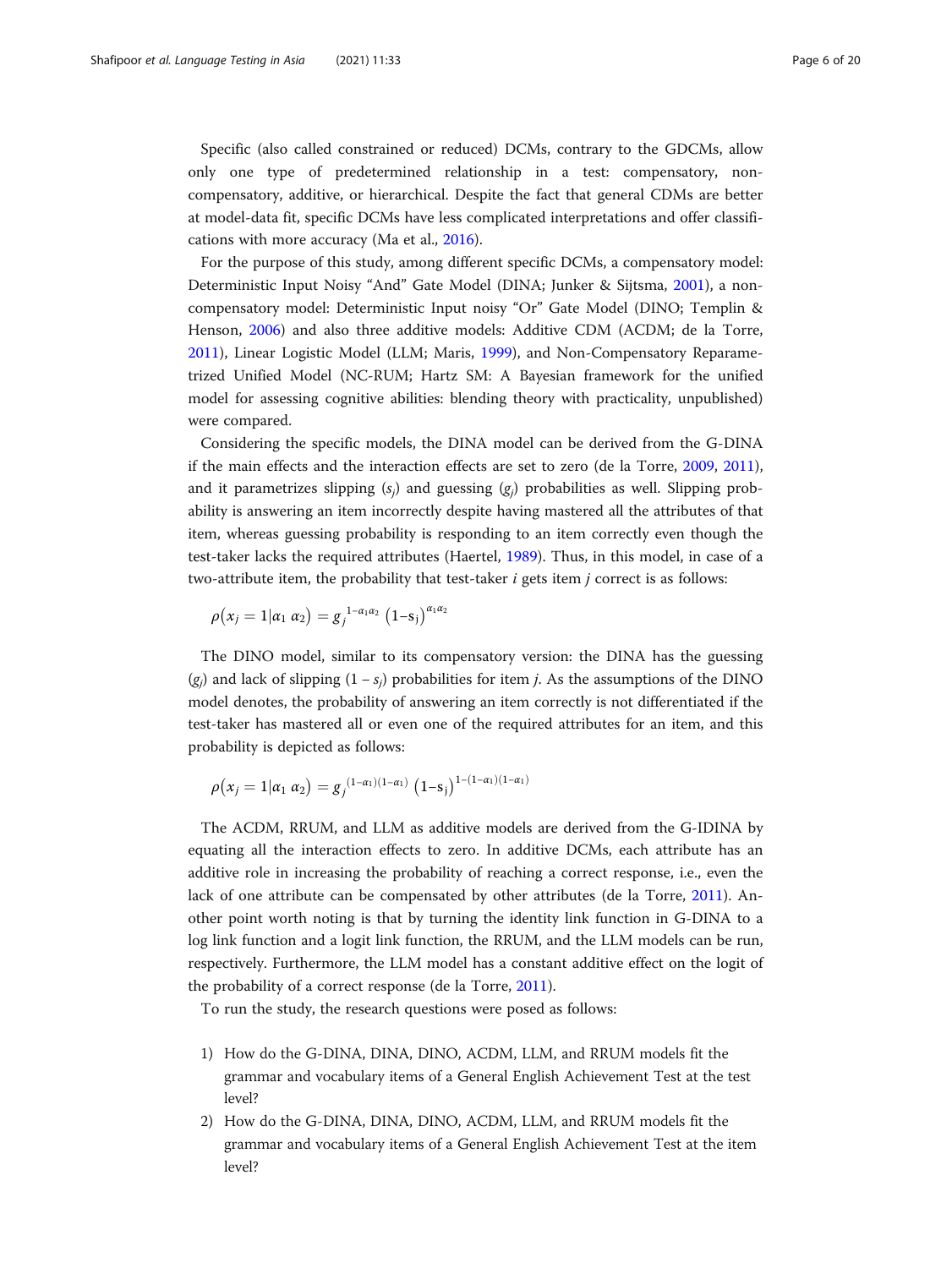# Method

# Data sources

In the present study, a General English Achievement Test based on a cognitive framework was analyzed. The test was administered to 1773 male and female bachelor's university students taking part in a three-credit General English Language Course at Islamic Azad University, Shahr-e-Qdos Branch in 2019. They were studying different majors, and their age range was mostly 18 to 35. The test included two sections: grammar and vocabulary. Each section consisted of 30 four-option multiple-choice items. The allocated time to accomplish the test was 75 min.

The Achievement Test and the Q-matrix were adopted from Shafipoor (Shafipoor, M: A comparative study of different cognitive diagnostic models for developing a General English Achievement Test, unpublished), a recent study on true DCMs. Generally speaking, the framework for developing a cognitive diagnostic test mainly entails two approaches: Embreton's Cognitive Diagnostic System (CDS) (Embretson and Gorin, [2001](#page-18-0)) and Mislevy's Evidence-centered Design (ECD) (Mislevy, [1996\)](#page-18-0). Although both approaches centralize the role of cognition and evidence gathering in test development, there are some differences in their procedures. There are some advantages of CDS approach to ECD approach, such as predicting item parameters for newly developing items, the possibility of learning about construct validity at both the test and item levels and gaining cognitive information, which enhances score interpretation (Embretson and Gorin, [2001](#page-18-0)).

Due to the advantages mentioned above, in Shafipoor's (Shafipoor M: A comparative study of different cognitive diagnostic models for developing a General English Achievement Test, unpublished) study, Embreston's CDS, along with the content analysis, students' think-aloud protocol, as well as experts' judgment were deployed to identify the attributes for test development purposes and decision making on the Q-matrix. As a matter of fact, in DCMs, the Q-matrix is a tentative vector and specifies the relationship between test items and the target attributes required by each item. Since the Q-matrix construction, to a large extend, is fulfilled by the experts in the field and is a subjective process, any misspecifications should be checked; otherwise, important practical implications may arise (de la Torre & Chiu, [2016\)](#page-17-0).

In Shafipoor's (Shafipoor M: A comparative study of different cognitive diagnostic models for developing a General English Achievement Test, unpublished) study (See [Appendix A\)](#page-17-0), the Q-matrix consisted of four common attributes in both grammar and vocabulary sections of the test under the title of lexical skill, morphosyntactic skill, cohesive skill, and contextual meaning. The word "skill" encompassed both form and meaning. Technically speaking, the abovementioned attributes are defined by Purpura and E. ([2004](#page-18-0)) as follows: lexical form refers to the ability to comprehend and produce the words which encode the grammar rather than meaning (e.g., syntactic features, cooccurrence restrictions); similarly, lexical meaning refers to the use of words and their interpretation through their literal meanings (e.g., collocations, false cognates, formulaic expressions). In addition, morphosyntactic form specifies understanding syntactic forms in a language (e.g., word order, syntactic structures); by the same token, morphosyntactic meaning ascribes meanings to syntax, inflections, or derivations (e.g., subjunctive mood, time/duration). Moreover, cohesive form refers to features of language which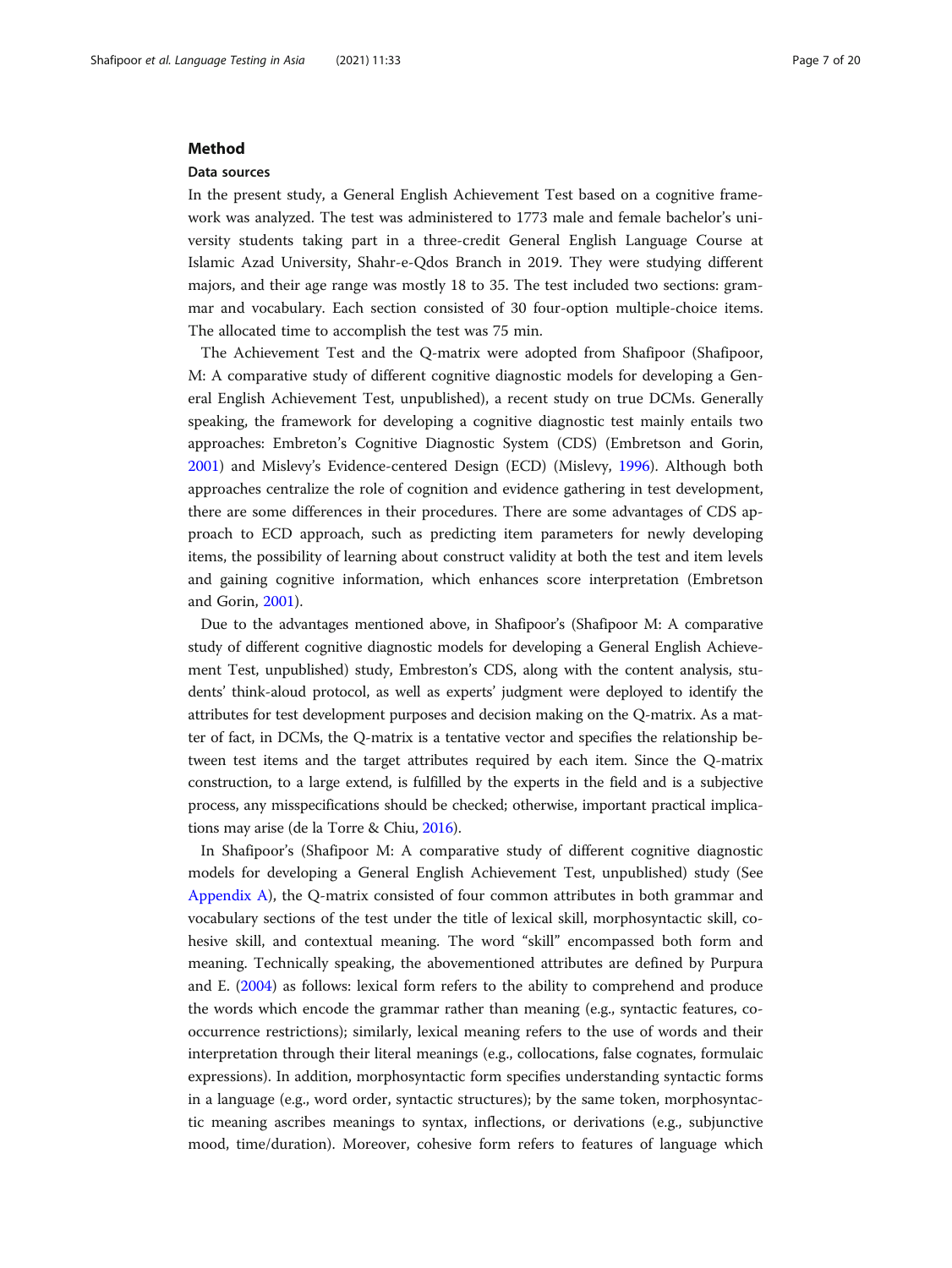make the interpretation of the cohesion at both sentence and discourse levels possible (e.g., referential forms, logical connectors/conclusions, adjacency pairs); likewise, cohesive meaning refers to the meanings conveyed through cohesive devices which connect the cohesive forms with their referential meanings within a context (e.g., personal referents, demonstratives, comparatives). Finally, contextual meaning assigns meaning to a message under the influence of interpersonal, situational, or social factors.

# Data analysis

The G-DINA package, version 3.6.3 (Ma & de la Torre, [2020\)](#page-18-0) in R software (R core team, [2013\)](#page-18-0), was used to analyze the data comparing one general model (the G-DINIA) against five constrained models (DINA, DINO, ACDM, RRUM, and LLM).

As a result of identifying four attributes  $(K=4)$  involved in grammar and vocabulary items, sixteen latent classes (2 $^{\prime\prime}$ ) were recognized, and the proportions of the test-takers, classified in each of the attributes by different DCMs were estimated. After that, the data was analyzed in relation to model fit statistics at both the test and item levels.

Overall, at the test and item levels, fit indices are estimated at two levels: absolute fit indices, which compare the fit of the model to the data and relative fit indices, which compare the fit of a model with other rival models. Contrary to some researchers who are for absolute fit indices in multi-DCM studies (e.g., Li et al., [2015](#page-18-0); Ravand, [2016;](#page-18-0) Yi, [2017](#page-19-0)), some others are against them (e.g., Chen et al., [2013;](#page-17-0) Lei & Li, [2016\)](#page-18-0). The data analyses at the present study were conducted at both the test and item levels. First, the G-DINA model was compared against the fit of constrained models. Subsequently, model selection was performed at the item level to let each item choose the most fitting model.

# Test-level model comparison

In the first phase of the data analysis, which was carried out at the test-level, three relative fit indices (AIC, BIC, -2LL), six absolute fit indices  $(M_2, RMSEA_2, SRMSR, propor$ tion correct, log-odds ratio, transformed correlation), test-takers' skill mastery probabilities, and classification accuracy were estimated.

Akaike Information Criterion (AIC; Akaike, [1974](#page-17-0)), Bayesian Information Criterion (BIC; Schwarz, [1978\)](#page-19-0), and −2 log-likelihood (-2LL) with small values count for a better data-model fit index. When there is a lack of Q-matrix misspecification, and a saturated model is applied, AIC depicts a higher accuracy compared to BIC; however, if larger sample size with less complicated models is used, BIC shows a better performance (Lei and Li, [2016](#page-18-0)).

 $M<sub>2</sub>$ , RMSEA<sub>2</sub> (the root mean square error of approximation fit index for  $M<sub>2</sub>$ ), SRMS R (the standardized root mean squared residual), proportion correct  $(p)$ , log-odds ratio  $(l)$ , and transformed correlation  $(r)$  are the outputs of the absolute model-data fit indices of the G-DINA package.

 $M<sub>2</sub>$  is sensitive to local item dependency, misspecifications of the model, the Q-matrix, and the distributions of latent dimensions (Henson et al., [2009\)](#page-18-0). A significant  $p$ value is the indication of the violation of the item independency and the misfit of the model to the data (Hu et al., [2016\)](#page-18-0). RMSEA2 "is a measure of discrepancy between the observed covariance matrix and model-implied covariance matrix per degree of free-dom" (Chen, [2007,](#page-17-0) p. 467).  $RMSEA<sub>2</sub>$  ranges from 0 to 1 and values less than .06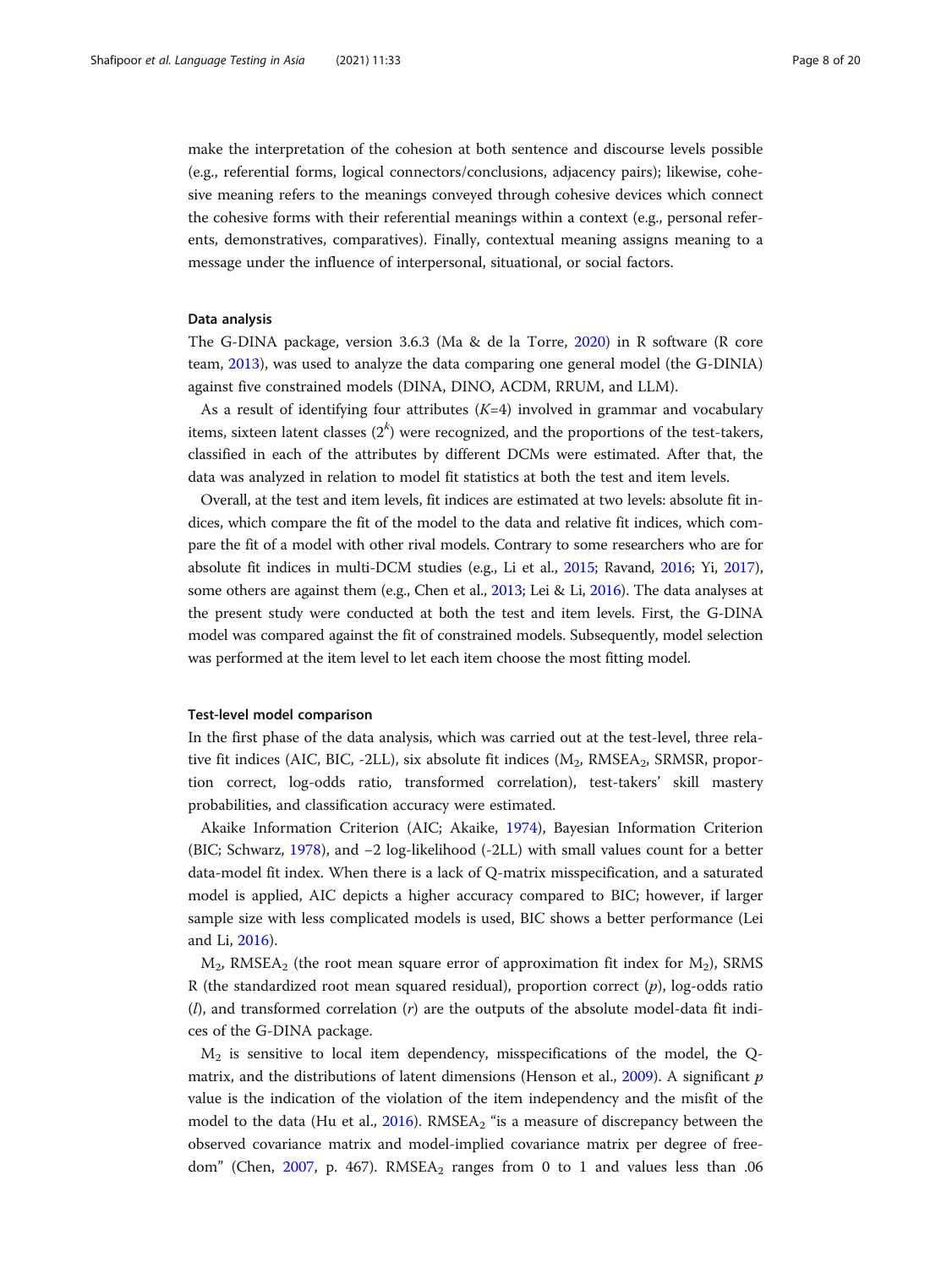indicate good fit (Hooper et al., [2008\)](#page-18-0). SRMSR is a degree of the mean of standardized residuals between the predicted and the observed covariance matrices (Chen, [2007](#page-17-0)). The acceptable SRMSR values range between 0 and .08 (Hu & Bentler, [1999](#page-18-0)).

Proportion correct is the residuals between the predicted and observed proportions of test-takers' correct replies to the items. Log-odds ratio is the residuals between the predicted and observed logs-odds ratios of the item pairs. And transformed correlation refers to the residuals between the predicted and observed Fisher-transformed correlation of the item pairs. The smaller the values of all the abovementioned indices, the better the model fit will be.

Finally, classification accuracy is viewed as significant indices for evaluating the validity of classification results in DCMs (Wang et al., [2015](#page-19-0)) and is defined as the extent to which the test-takers' "classification of latent classes based on the observed item response patterns agrees with their true latent classes" (Cui et al., [2012](#page-17-0), p. 23). Later, Iaconangelo (Iaconangelo, C: Uses of classification error probabilities in the three-step approach to estimating cognitive diagnosis models, unpublished) and Wang et al. ([2015](#page-19-0)) introduced a new index for classification accuracy applying both pattern and attribute-level classification accuracy indices based on the G-DINA estimates for dichotomous data.

To evaluate the models in this study, classification accuracy at the test and attribute levels were checked. The evaluation was based on the G-DINA estimates followed the rules of Iaconangelo (Iaconangelo, C: Uses of classification error probabilities in the three-step approach to estimating cognitive diagnosis models, unpublished) and Wang et al. [\(2015\)](#page-19-0).

# Item-level model comparison

At item-level data analysis, the model fit was checked at the level of the item. There are few studies on item-level model fit (e.g., de la Torre & Lee, [2013;](#page-17-0) Henson et al., [2009](#page-18-0); Ma et al., [2016;](#page-18-0) Sorrel et al., [2017\)](#page-19-0), suggested different approaches (e.g., applying visual inspection, using the Wald test) to compare the model fit indices at the item level.

In the present study, the fit of the models at the item level was conducted following two approaches: in the first approach, the G-DINA model was run, and each item had the chance to select its best-fitting model. In the second line of action, the constrained models, suggested by the Wald test, were fitted to each single item following the rule of Ma et al. ([2016](#page-18-0)), and the combinations of DCMs were compared against the G-DINA model.

# Results

# Q-matrix validation

To validate the initial Q-matrix, first, the suggested Q-matrix provided by the software was inspected by the experts. Since the suggestions were not in agreement with the experts' opinions, they were not considered.

Consequently, item-fit statistics, the Heatmap plot, the mesa plot, and the Item plots for each item were checked. The results showed there were some misfitting items. In order to identify and remove these items, dependencies between items were inspected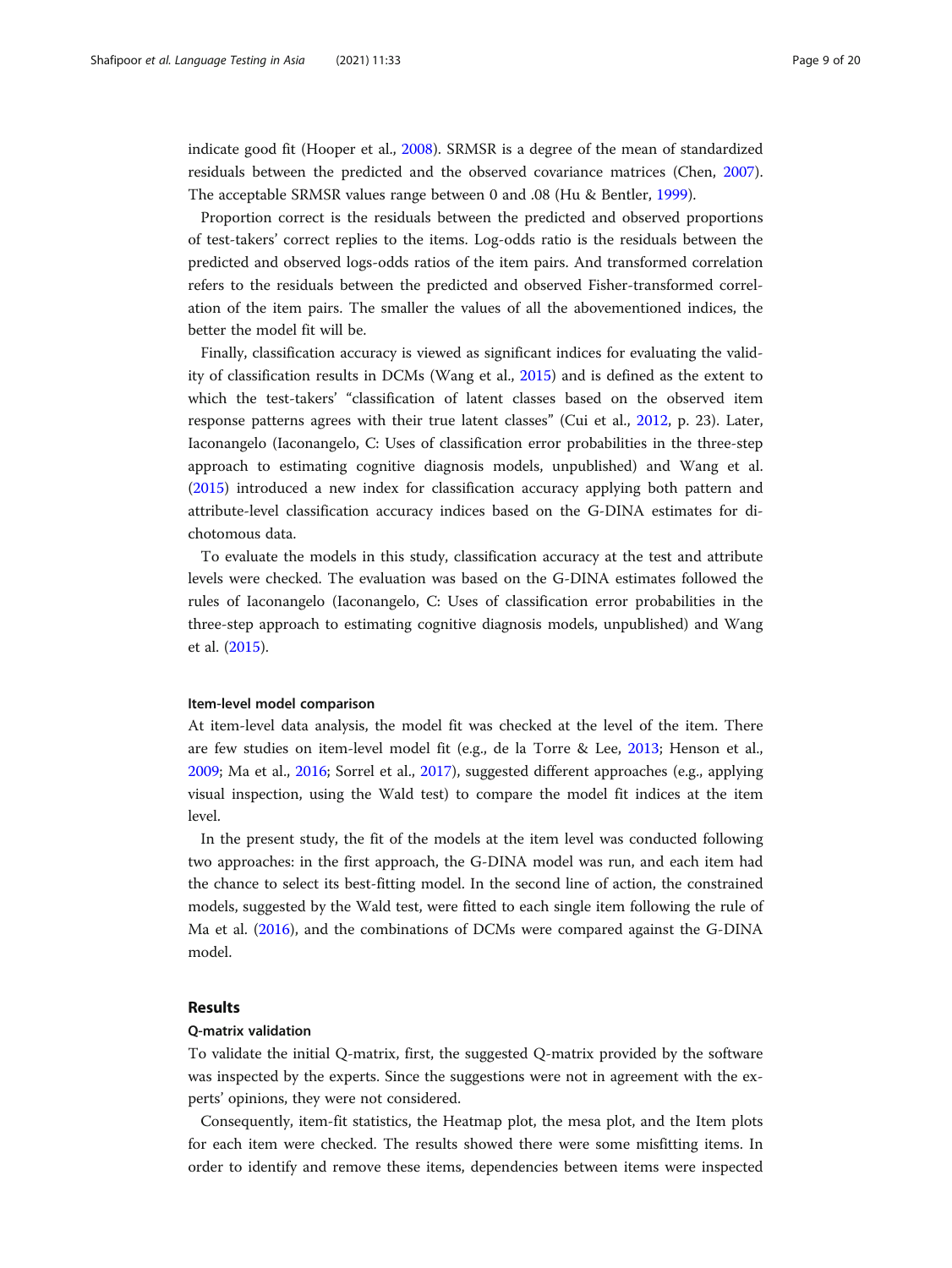

through the values offered by transformed correlations and log odds ratio and, as a result, 22 items, i.e., 39, 28, 5, 38, 41, 25, 48, 32, 37, 8, 9, 3, 2, 4, 33, 35, 36, 43, 46, 18, 22, and 29, were removed which resulted in improved model fit. Tables [2](#page-10-0) and [3](#page-11-0) and Figs. 1 and 2 represent the findings.

As Table [1](#page-10-0) shows, there was an improvement in both relative and absolute fit indices in the final Q-matrix compared to the initial one. For final Q-matrix, see [appendix B](#page-17-0).

Table [2](#page-10-0) depicts that the adjusted  $p$  values for both transformed correlation and log odds ratio exceeded 0.05 and were insignificant.

Furthermore, the shading areas in Heatmap plot show the Bonferroni adjusted  $p$ values for all paired items. Red squares represent insufficient fit with  $p$  values below 0.05; in contrast, gray squares with  $p$  value above 0.05 indicate good fit indices. As illustrated in Figs. 1 and 2, by removing the misfitting items, the shading areas changed to gray.

# Model comparison

## Model comparison at the test level

Table [3](#page-11-0) illustrates the relative and absolute fit values of the abovementioned models. In terms of the number of parameters, the G-DINA model with 175 parameters was the most complex one, while the DINA and DINO models possessing 91 parameters were the most parsimonious ones.

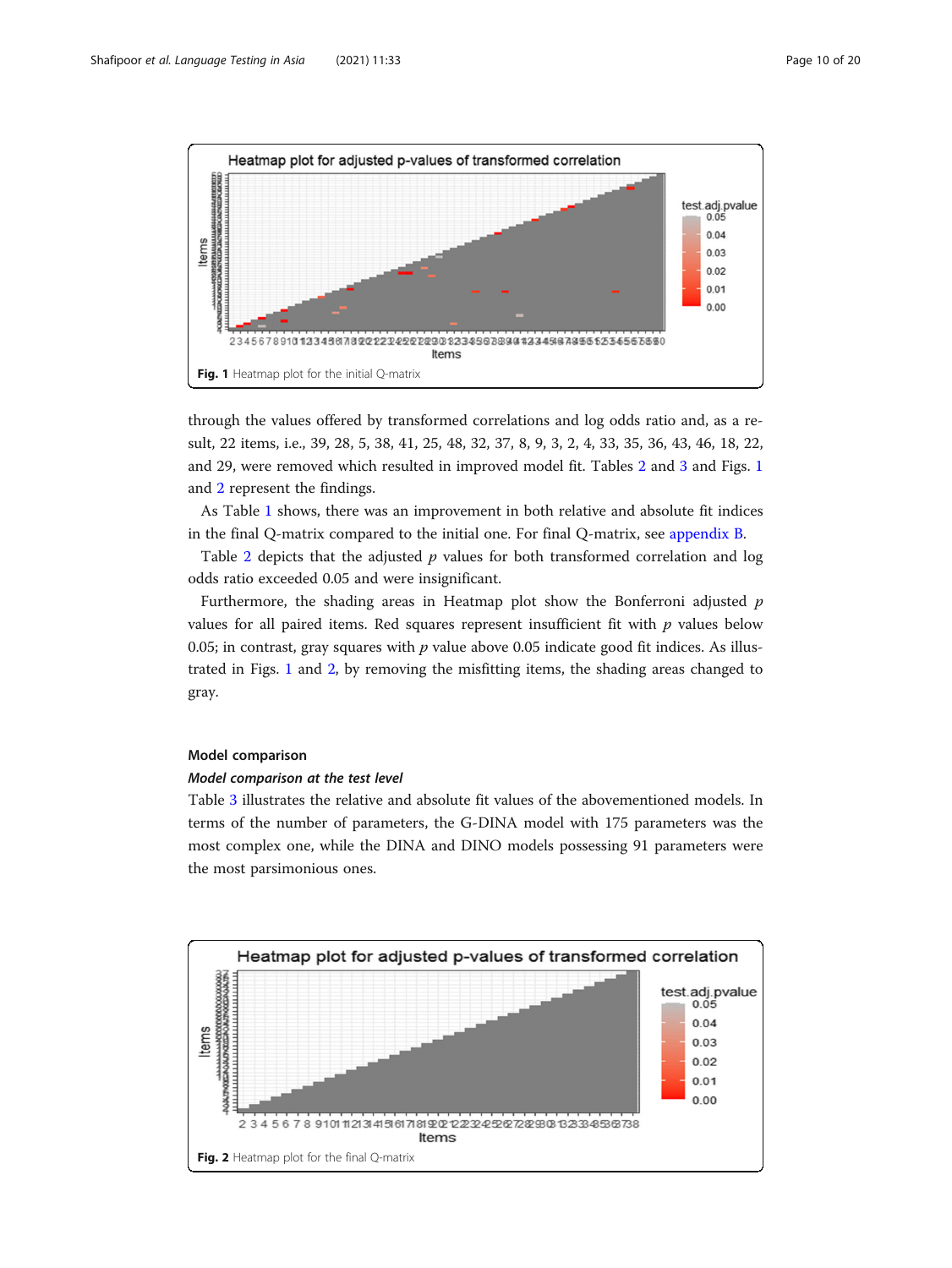<span id="page-10-0"></span>Table 1 Relative and absolute fit indices for initial and final Q-matrices

| Model                                                                        | #N par AIC BIC |  | C11 | CL <sub>2</sub> | M <sub>2</sub> RMSEA <sub>2</sub> RMSEA <sub>2</sub> RMSEA <sub>2</sub> SRMSR -2log likelihood |
|------------------------------------------------------------------------------|----------------|--|-----|-----------------|------------------------------------------------------------------------------------------------|
| lnitial Q-matrix 267 120,336 121,799 3221 0.0245 0.0233 0.0257 .0399 119,802 |                |  |     |                 |                                                                                                |
| Final O-matrix 175 78.939 79.898 982 0.0204 0.0182 0.0225 0.0316 78.589      |                |  |     |                 |                                                                                                |

Note: #N par number of parameters, CI confidence interval

Considering the relative fit indices, the G-DINA model possessed the lowest AIC value, followed by LLM, ACDM, and RRUM. In addition, the LLM, RRUM, and ACDM had a very close affinity to the G-DINA. The DINA model was very similar to DINO in that it had the largest AIC values. In terms of BIC, the LLM had the lowest indices, followed by ACDM, RRUM, G-DINA, DINA, and DINO. The G-DINA did not show a low value for BIC. This can be probably justified by the sensitivity of BIC to highly parameterized models (Li et al., [2015\)](#page-18-0).

In relation to the absolute fit indices, the ACDM, DINA, and DINO models yielded the largest  $M_2$  and SRMSR values revealing the worst fit compared to other models; in contrast, the G-DINA indicated the best fit, followed by LLM and RRUM. The accept-able SRMSR values range between 0 and 0.08 (Hu & Bentler, [1999\)](#page-18-0). As to RMSEA<sub>2</sub>, although all the models obtained values <.05 and their confidence intervals in the upper bounds were <.05, the indices of ACDM and RRUM followed by LLM were identical to that of G-DINA and DINA. In comparison, DINO had the worst fit.  $RMSEA<sub>2</sub>$  ranges from 0 to 1 and values less than 0.06 indicate good fit (Hooper et al., [2008](#page-18-0)). In terms of -2LL, the G-DINA model obtained the smallest values. This was not far from the expectations since general models are highly parameterized, and they often show higher likelihood range compared to constrained models (Chen et al., [2013](#page-17-0)).

Briefly, as the results of the model fit comparison indicate, the G-DINA and LLM showed the smallest indices; then, they reached the status of the best-fitting models. The ACDM and RRUM were almost the closest models to the G-DINA. In addition, the value indices of the DINO and DINA models were very close to each other but larger than those of the G-DINA and LLM. Finally, the DINO appeared to have the worst model fit.

Table [4](#page-11-0) illustrates the absolute item-level fit indices for each model. The results revealed that all models obtained good fit values to data. With respect to proportion correct values, the statistics in all the models were lower than the critical Z-score, i.e., 4.17. Contrarily, the indices of transformed correlations and log-odds ratios, except for the G-DINA model, were not satisfactory since their adjusted  $p$  values were lower than .05. This could be the case as a result of item dependencies in constrained models.

|                     |                         | Mean[stats] | Max[stats] | Max[z.stats] | p value | Adj. p value |
|---------------------|-------------------------|-------------|------------|--------------|---------|--------------|
| Initial<br>O-matrix | Proportion<br>correct   | 00.01       | 0.0034     | 0.2907       | 0.7713  |              |
|                     | Transformed correlation | 0.313       | 0.2197     | 9.2443       | 0.0000  | $\Omega$     |
|                     | Log odds ratio          | 0.1410      | 0.9237     | 8.6813       | 0.0000  | $\Omega$     |
| Final               | Proportion correct      | 0.0012      | 0.0041     | 0.3764       | 0.7066  |              |
| O-matrix            | Transformed correlation | 0.0258      | 0.0928     | 3.9027       | 0.0001  | 0.669        |
|                     | Log odds ratio          | 0.1142      | 0.4625     | 3.7646       | 0.0002  | 0.1173       |

Table 2 Item-level fit indices for initial and final O-matrices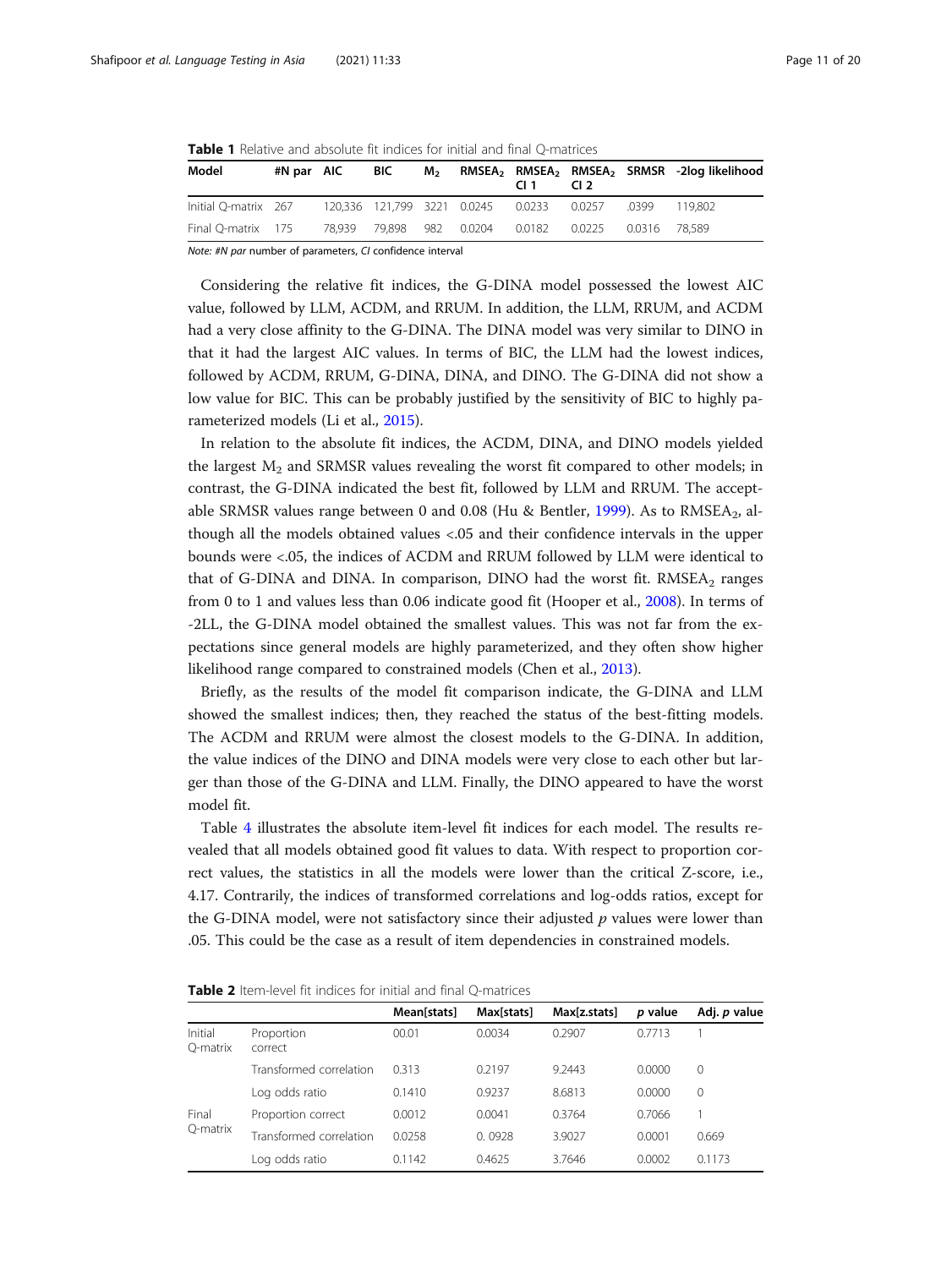| Model         | #N par | AIC.  | <b>BIC</b> | M <sub>2</sub> | RMSEA <sub>2</sub> | RMSEA <sub>2</sub><br>CI <sub>1</sub> | RMSEA <sub>2</sub><br>CI <sub>2</sub> | <b>SRMSR</b> | -2log likelihood |
|---------------|--------|-------|------------|----------------|--------------------|---------------------------------------|---------------------------------------|--------------|------------------|
| <b>G-DINA</b> | 175    | 78939 | 79898      | 982.48         | 0.0204             | 0.0182                                | 0.0225                                | 0.0316       | 78589.31         |
| <b>LLM</b>    | 131    | 79124 | 79842      | 1150.78        | 0.0224             | 0.0224                                | 0.0204                                | 0.0334       | 78862.88         |
| <b>ACDM</b>   | 131    | 79229 | 79948      | 1132.69        | 00220              | 0.0200                                | 0.0240                                | 0.0355       | 78967.78         |
| <b>RRUM</b>   | 131    | 79272 | 79990      | 1141.35        | 0.0222             | 0.0202                                | 0.0241                                | 0.0358       | 79010.32         |
| <b>DINA</b>   | 91     | 80037 | 80536      | 1373.11        | 0.0250             | 0.0232                                | 0.0269                                | 0.0471       | 79855.69         |
| <b>DINO</b>   | 91     | 80123 | 80622      | 1377.35        | 0.0251             | 0.0233                                | 0.0270                                | 0.0479       | 79941.99         |

<span id="page-11-0"></span>Table 3 Model fit indices

Note. #N par number of parameters

Table [5](#page-12-0) presents the observed pattern for all the models classified the test-takers into classes of mastery (1) or non-mastery (0). The most prevalent latent classes were class 1 [0000] with non-mastery of all the attributes and class 16 [1111] with mastery of all the attributes. With regard to the latent class indices, the LLM, ACDM, and RRUM were very identical to that of the G-DINA, while the DINA and DINO were the remotest.

In order to evaluate the agreement between the skill mastery probabilities of the G-DINA and the constrained models, the root mean square of the proportion difference (RMSPD) between the G-DINA model, and LLM, ACDM, RRUM, DINA, and DINO was calculated, and the values were 0.027, 0.028, 0.032, 0.053, and 0.078, respectively. As a result, the LLM followed by RRUM and ACDM had the closest affinity to that of the G-DINA, and the DINA and DINO were the most distant ones. In the next step, Cohen's Kappa as a method of checking the similarities between skill classification profiles of the G-DINA model and those of constrained models was computed. According

| Model       |                         | Mean[stats] | Max[stats] | Max[z.stats] | p value | Adj.<br>p value |
|-------------|-------------------------|-------------|------------|--------------|---------|-----------------|
| G-DINA      | Proportion correct      | 0.0012      | 0.0041     | 0.3764       | 0.7066  | 1               |
|             | Transformed correlation | 0.0258      | 0.0928     | 3.9027       | 0.0001  | 0.669           |
|             | Log odds ratio          | 0.1142      | 0.4625     | 3.7646       | 0.0002  | 0.1173          |
| <b>LLM</b>  | Proportion correct      | 0.0013      | 0.0032     | 0.2732       | 0.7847  | 1               |
|             | Transformed correlation | 0.0273      | 0.0983     | 4.1359       | 0.000   | 0.249           |
|             | Log odds ratio          | 0.1210      | 0.5072     | 3.9982       | 0.001   | 0.449           |
| <b>ACDM</b> | Proportion correct      | 0.0018      | 0.0085     | 0.7535       | 0.4511  | 1               |
|             | Transformed correlation | 0.0283      | 0.1117     | 4.6980       | 0.0000  | 0.0018          |
|             | Log odds ratio          | 0.1252      | 0.5093     | 4.5975       | 0.0000  | 0.0030          |
| RRUM        | Proportion correct      | 0.0012      | 0.0051     | 0.4499       | 0.6528  | 1               |
|             | Transformed correlation | 0.0290      | 0.1169     | 4.9177       | 0.0000  | 0.0062          |
|             | Log odds ratio          | 0.1275      | 0.5283     | 4.7776       | 0.0000  | 0.0012          |
| <b>DINA</b> | Proportion correct      | 0.0012      | 0.0030     | 0.2570       | 0.7972  | 1               |
|             | Transformed correlation | 0.0390      | 0.1485     | 6.2483       | 0.0000  | $\mathbf{0}$    |
|             | Log odds ratio          | 0.1722      | 0.7906     | 5.6413       | 0.0000  | $\circ$         |
| <b>DINO</b> | Proportion correct      | 0.0012      | 0.0035     | 0.3092       | 0.7571  | 1               |
|             | Transformed correlation | 0.00403     | 0.1603     | 6.7426       | 0.0000  | $\Omega$        |
|             | Log odds ratio          | 0.1787      | 0.8604     | 6.2667       | 0.0000  | 0               |

Table 4 Absolute item-level fit indices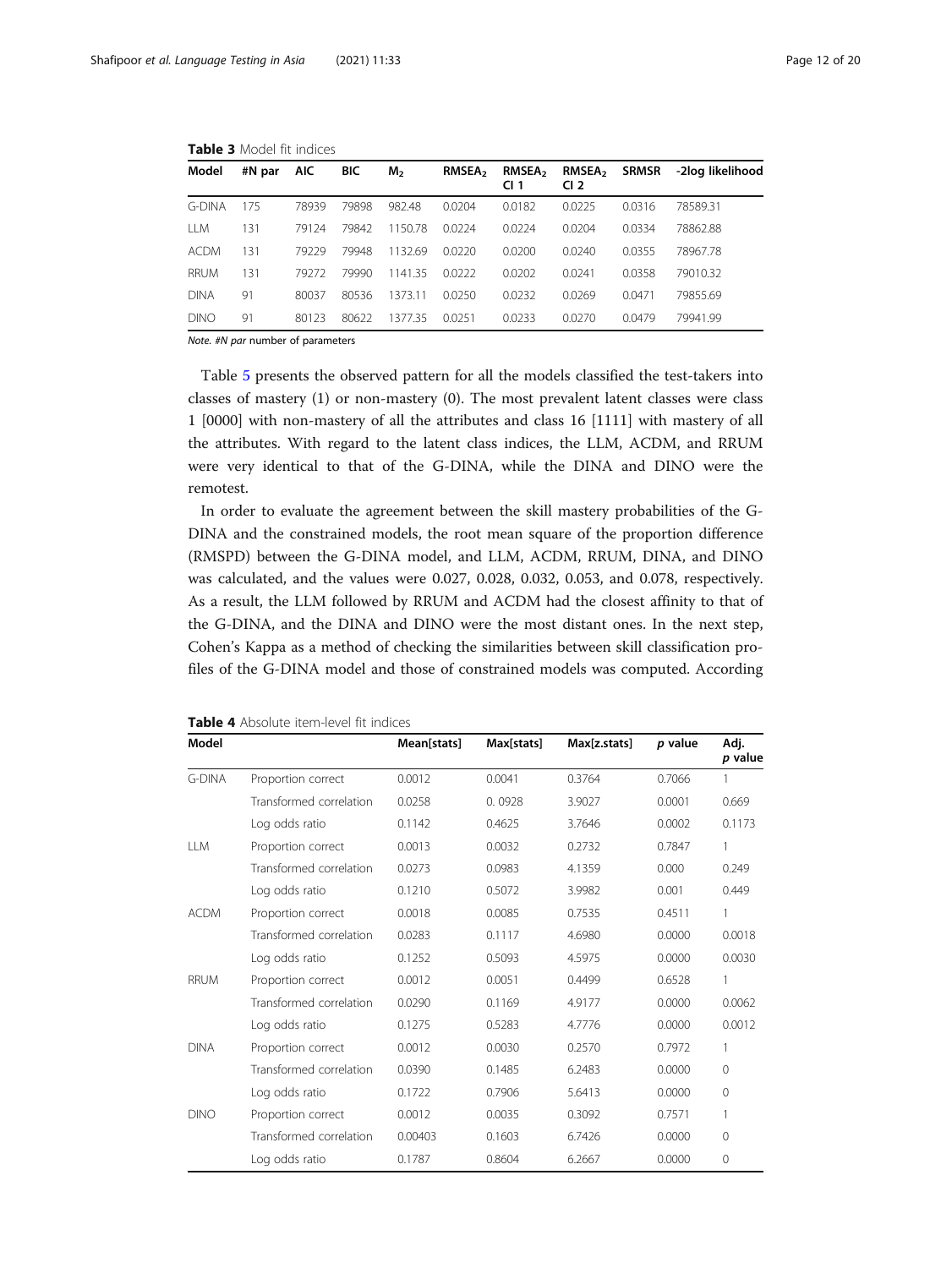| Mastery pattern | <b>G-DINA</b> | <b>LLM</b> | <b>ACDM</b> | <b>RRUM</b> | <b>DINA</b> | <b>DINO</b> |
|-----------------|---------------|------------|-------------|-------------|-------------|-------------|
| 0000            | 0.2700        | 0.2735     | 0.24636     | 0.26149     | 0.02992     | 0.4308      |
| 1000            | 0.0452        | 0.0500     | 0.04220     | 0.06752     | 0.03596     | 0.0539      |
| 0100            | 0.0155        | 0.0108     | 0.00287     | 0.00024     | 0.14829     | 0.0559      |
| 0010            | 0.1816        | 0.2041     | 0.20982     | 0.23740     | 0.13372     | 0.0055      |
| 0001            | 0.1951        | 0.1957     | 0.18055     | 0.16228     | 0.02929     | 0.0023      |
| 1100            | 0.0150        | 0.0316     | 0.00491     | 0.00099     | 0.03381     | 0.0345      |
| 1010            | 0.0979        | 0.0182     | 0.08362     | 0.09133     | 0.05535     | 0.0017      |
| 1001            | 0.0311        | 0.0179     | 0.00103     | 0.00935     | 0.06429     | 0.0424      |
| 0110            | 0.0157        | 0.0293     | 0.05331     | 0.06635     | 0.06307     | 0.0002      |
| 0101            | 0.0113        | 0.0065     | 0.00415     | 0.00252     | 0.00237     | 0.0176      |
| 0011            | 0.0016        | 0.0079     | 0.01406     | 0.01321     | 0.00181     | 0.0021      |
| 1110            | 0.0048        | 0.0261     | 0.01365     | 0.01936     | 0.04306     | 0.0542      |
| 1101            | 0.2199        | 0.0904     | 0.00858     | 0.00176     | 0.00047     | 0.0870      |
| 1011            | 0.0398        | 0.0578     | 0.07714     | 0.06381     | 0.04750     | 0.0509      |
| 0111            | 0.0124        | 0.0089     | 0.00727     | 0.00111     | 0.01634     | 0.0373      |
| 1111            | 0.1356        | 0.1917     | 0.23454     | 0.24054     | 0.39323     | 0.1229      |

<span id="page-12-0"></span>Table 5 Proportion of skill mastery profiles

to Cohen ([1960\)](#page-17-0), Cohen's Kappa indices are interpreted as slight agreement (< 20), fair  $(0.21-0.40)$ , moderate  $(0.41-0.60)$ , substantial  $(0.61-0.80)$ , and almost perfect  $(0.81 - 0.100)$ .

Table 6 indicates that the G-DINA and the LLM models reached the highest agreement, which ranged from

0.94 to 0.99 among different attributes. However, the DINO model had the least agreement with the G-DINA, and in relation to contextual meaning, the agreement was only 0.72 between these two models showing that 28% of the test takers were classified differently for this attribute. Also, the ACDM revealed high agreement with the G-DINA model followed by the RRUM, DINA, and DINO.

To compare the accuracy of the models, classification accuracy was calculated at test and attribute levels based on the G-DINA estimates applying approaches of Iaconangelo (Iaconangelo, C: Uses of classification error probabilities in the three-step approach to estimating cognitive diagnosis models, unpublished) and Wang et al. [\(2015\)](#page-19-0).

Classification accuracy at the test level indicates the extent to which the test-takers are accurately classified into their true latent classes. Indices above .80 are acceptable rates for classification accuracy at the test level (Ravand and Robitzsch, [2018\)](#page-19-0). As Table [7](#page-13-0) indicates, the DINA, LLM, ACDM, and RRUM had identical accuracy indices to that of the G-DINA at the test level, but the only acceptable value was that of the G-DINA.

Table 6 Agreement of skill classification of the G-DINA and the constrained models

| <b>Attribute</b>      | <b>G-DINA</b>     | <b>G-DINA</b>      | <b>G-DINA</b>      | <b>G-DINA</b>      | <b>G-DINA</b>      |
|-----------------------|-------------------|--------------------|--------------------|--------------------|--------------------|
|                       | vs.<br><b>LLM</b> | vs.<br><b>ACDM</b> | VS.<br><b>RRUM</b> | vs.<br><b>DINA</b> | vs.<br><b>DINO</b> |
| Lexical skill         | 0.99              | 0.93               | 0.91               | 0.88               | 0.85               |
| Morphosyntactic skill | 0.98              | 0.89               | 0.87               | 0.75               | 0.75               |
| Cohesive skill        | 0.96              | 0.93               | 0.91               | 0.80               | 0.87               |
| Contextual meaning    | 0.94              | 0.90               | 0.89               | 0.88               | 0.72               |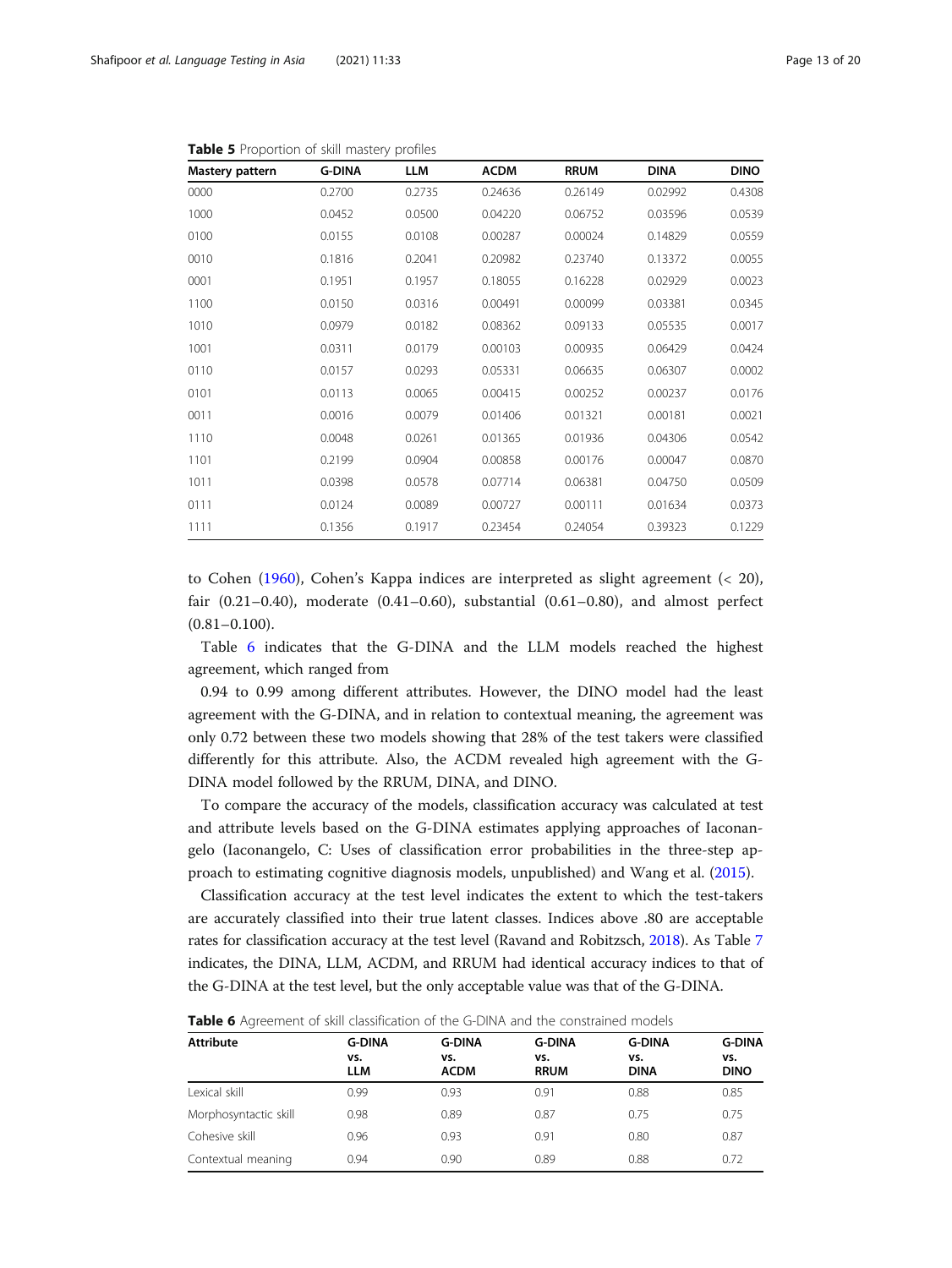<span id="page-13-0"></span>

| <b>Table 7</b> Test level accuracy |  |
|------------------------------------|--|
|------------------------------------|--|

| Model | <b>G-DINA</b> | LLM       | ACDM | <b>RRUM</b> | <b>DINA</b> | <b>DINO</b> |
|-------|---------------|-----------|------|-------------|-------------|-------------|
|       | 700<br>ノム     | L.<br>. ب | 765  | 790         | ' U         | 0.667       |

Classification accuracy at the attribute level shows the degree to which test-takers' are accurately classified into groups of maters or non-maters for each attribute. Johnson and Sinharay ([2018](#page-18-0)) interpreted the classification accuracy as follows: values smaller than 20 represent lack of reliability, 0.25–0.50 poor reliability, 0.50–0.65 fair reliability, 0.65–0.80 good reliability, 0.80–0.90 very good reliability, and larger than 0.90 excellent reliability.

As Table 8 shows, in light of Johnson and Sinharay's [\(2018](#page-18-0)) rule of thumb, the values for the "lexical skill" showed excellent reliability in all the models. Furthermore, all the models classified test-takers accurately as masters and non-masters of every single attribute with the reliability values over 0.80, except for that of the DINA model with the least accurate attribute, i.e., "Morphosyntactic skill."

# Model comparison at the item level

To check the fit of the models at the item level, two directions were applied. Following the first approach, the G-DINA model was run, and each item had the chance to pick its best-fitting model. Table [9](#page-14-0) indicates the suggested models for items with multi attributes. Among 38 multi-attribute items, 17 items (i.e., 7, 13, 14, 15, 17, 20, 24, 27, 30, 31, 44, 49, 51, 54, 55, 57, 59) selected the LLM, 9 items (e.g., 6, 10, 16, 19, 26, 40, 47, 53, 60) picked the RRUM, 8 items (i.e., 1, 11, 12, 45, 50, 52, 56, 58) chose the ACDM, one item (i.e., 42) selected the DINA, one item (i.e., 21) took the DINO, and finally, two items (i.e., 23, 34) picked the G-DINA.

Next, in the second line of action, the fit of a new model (i.e., the combinations of DCMs applied to this study) was checked against that of the G-DINA model using the likelihood ratio test. Due to the fact that the new model involved constrained form of the G-DINA model, a smaller value of log-likelihood index and, consequently, better fit was expected. Table [10](#page-14-0) shows the lower fit indices of the new model concerning both AIC and BIC values.

# **Discussion**

The current study compared the model fit indices, skill mastery probabilities, and classification accuracy of a saturated model (G-DINA) against five constrained models (LLM, RRUM, ACDM, DINA, and DINO) with the grammar and vocabulary sections of a General Achievement English test designed specifically for cognitive diagnostic purposes from scratch.

| <b>Attributes</b>     | <b>G-DINA</b> | LLM   | <b>ACDM</b> | <b>RRUM</b> | <b>DINA</b> | <b>DINO</b> |
|-----------------------|---------------|-------|-------------|-------------|-------------|-------------|
| Lexical skill         | 0.922         | 0.921 | 0.918       | 0.940       | 0.916       | 0.913       |
| Morphosyntactic skill | 0.915         | 0.936 | 0.919       | 0.925       | 0735        | 0.879       |
| Cohesive skill        | 0.851         | 0.861 | 0934        | 0.951       | 0.832       | 0.858       |
| Contextual meaning    | 0.922         | 0.927 | 0.926       | 0.927       | 0.901       | 0.873       |

| Table 8 Attribute level accuracy |  |
|----------------------------------|--|
|----------------------------------|--|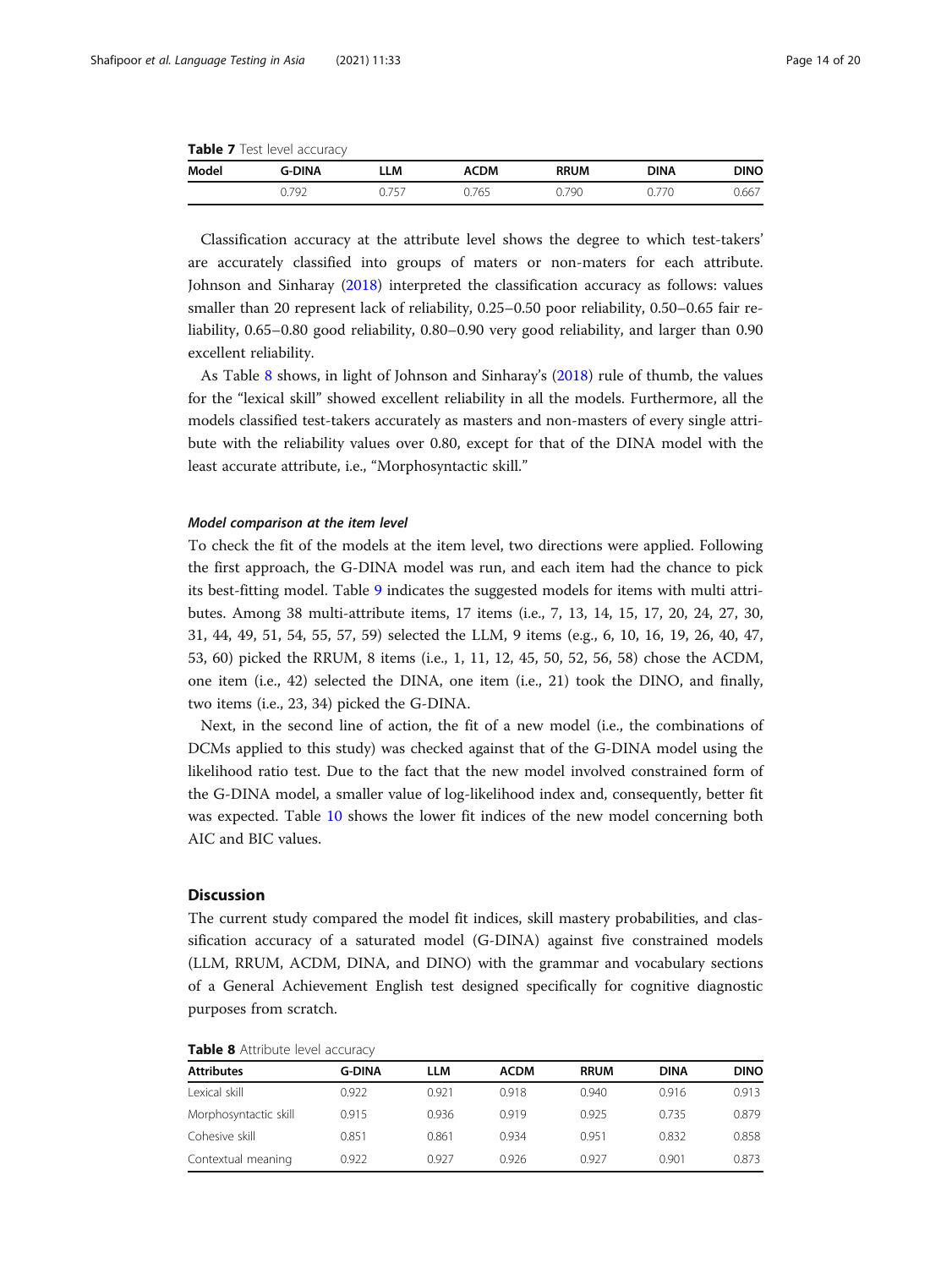| Item         | Model       | P value | Item | Model       | P value |
|--------------|-------------|---------|------|-------------|---------|
| $\mathbf{1}$ | <b>RRUM</b> | 0.448   | 31   | <b>LLM</b>  | 0.994   |
| 6            | <b>RRUM</b> | 0.9162  | 34   | G-DINA      |         |
| 7            | LLM         | 0.214   | 40   | RRUM        | 0.551   |
| 10           | <b>RRUM</b> | 0.737   | 42   | <b>DINA</b> | 0.695   |
| 11           | <b>ACDM</b> | 0.759   | 44   | <b>LLM</b>  | 0.897   |
| 12           | <b>ACDM</b> | 0.433   | 45   | <b>ACDM</b> | 0.237   |
| 13           | LLM         | 0.234   | 47   | <b>RRUM</b> | 0.367   |
| 14           | <b>LLM</b>  | 0.909   | 49   | <b>LLM</b>  | 0.982   |
| 15           | <b>LLM</b>  | 0.109   | 50   | <b>ACDM</b> | 0.237   |
| 16           | RRUM        | 0.215   | 51   | <b>LLM</b>  | 0.378   |
| 17           | LLM         | 0.979   | 52   | <b>ACDM</b> | 0.528   |
| 19           | RRUM        | 0.458   | 53   | <b>RRUM</b> | 0.939   |
| 20           | <b>LLM</b>  | 0.070   | 54   | <b>LLM</b>  | 0.236   |
| 21           | <b>DINO</b> | 0.262   | 55   | <b>LLM</b>  | 0.638   |
| 23           | G-DINA      |         | 56   | <b>ACDM</b> | 0.501   |
| 24           | <b>LLM</b>  | 0.823   | 57   | <b>LLM</b>  | 0.768   |
| 26           | RRUM        | 0.264   | 58   | <b>ACDM</b> | 0.585   |
| 27           | LLM         | 0.757   | 59   | <b>LLM</b>  | 0.678   |
| 30           | LLM         | 0.598   | 60   | <b>RRUM</b> | 0.062   |

<span id="page-14-0"></span>Table 9 Model selection at the item level

The results of test-level-model fit values obtained strong evidence in supporting the G-DINA and LLM models as showing the best model fit. The ACDM and RRUM were almost very identical to that of the G-DINA. The value indices of the DINO and DINA models were very close to each other but larger than those of the G-DINA and LLM. Finally, the DINO appeared to have the worst model fit. The outperformance of the G-DINA model in this study converges with Effatpanah ([2019\)](#page-17-0), Chen and Chen ([2016](#page-17-0)), Ravand [\(2016](#page-18-0)), and Ravand and Robitzsch ([2018](#page-19-0)) but in disagreement with Aryadoust ([2018](#page-17-0)), Li et al. ([2015](#page-18-0)), and Yi (Yi Y: Implementing a cognitive diagnostic assessment in an institutional test: a new networking model in language testing and experiment with a new psychometric model and task type, unpublished; [2017\)](#page-19-0). There are some points worth mentioning regarding the inconsistencies of the obtained results.

First, considering all the criteria in both relative and absolute fit indices at the test level, the G-DINA model did not show a low statistic for BIC. This result was congruent with Li et al. [\(2015](#page-18-0)) and can be probably due to the sensitivity of BIC to highly parameterized models.

Second, the scarce number of multi-DCM studies which compared the constrained models against the G-DIDA, even with gaining very similar results with that of the G-DINA, claimed the superiority of these models to the G-DINA due to using less number of parameters (e.g., Li et al., [2015;](#page-18-0) Yi Y: Implementing a cognitive diagnostic

**Table 10** Likelihood ratio test for the combinations of DCMs with the G-DINA model

| Model       |          | #N par | AIC   | <b>BIC</b> |        | df | D      |
|-------------|----------|--------|-------|------------|--------|----|--------|
| G-DINA      | $-39294$ | 75     | 78589 | 78939      | $\sim$ | -  | $\,$   |
| <b>DCMs</b> | $-39321$ | -31    | 78643 | 78905      | 53.71  | 44 | <0.001 |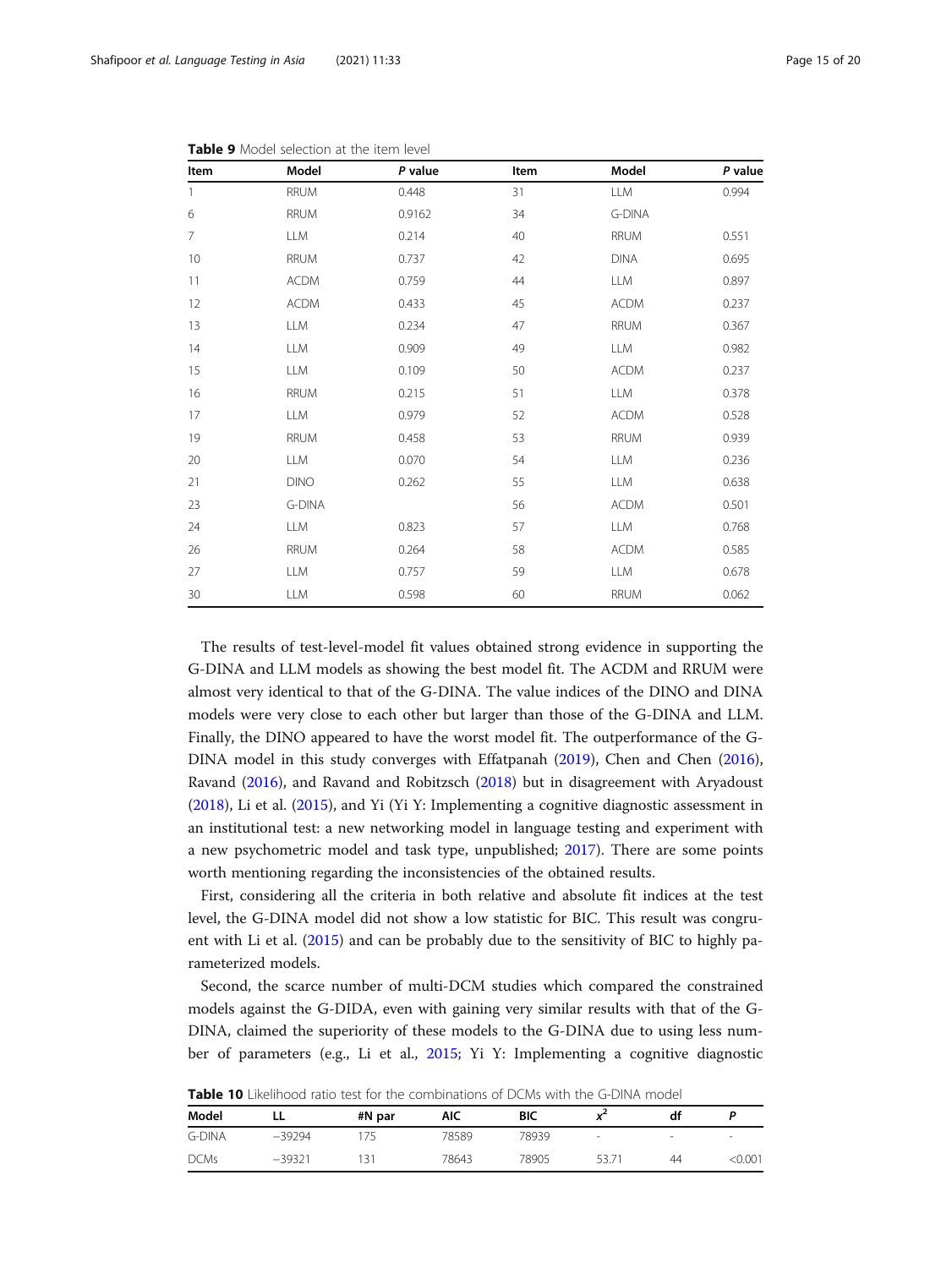assessment in an institutional test: a new networking model in language testing and experiment with a new psychometric model and task type, unpublished, Yi, [2017](#page-19-0)).

Next, this study, in the same vein as some other studies (e.g., Galeshi & Skaggs, [2014](#page-18-0); Ravand and Robitzsch, [2018](#page-19-0); Yi, [2017\)](#page-19-0), could not neglect the determining role of sample size, number of items and attributes, Q-matrix misspecifications, and also complexity of the models in modifying the outcomes of the model fit values.

As to the skill mastery proportions, the LLM, ACDM, and RRUM models were very similar to the G-DINA in terms of the latent class indices, while the DINA and DINO were the most distant ones. The most prevalent pattern for latent classes were class 1 [0000] and class 16 [1111]. In order to evaluate the agreement between the skill mastery probabilities of the G-DINA and the constrained models, both the root mean square of the proportion difference (RMSPD) and Kohen's Kappa between the G-DINA model and the LLM, ACDM, RRUM, DINA, and DINO models were computed. With respect to the root mean square of the proportion difference (RMSPD), the LLM followed by RRUM and ACDM had the closest affinity to the G-DINA, and the DINA and DINO were the most distant ones.

In relation to the Cohen's Kappa's agreement, the G-DINA and the LLM models reached the highest agreement. Also, the ACDM revealed high agreement with the G-DINA model followed by the RRUM, DINA, and DINO, while the DINO model had the least agreement with the G-DINA model.

Finally, classification accuracy indices of both general and reduced models at the test and attribute levels indicated significantly high and rather identical values to each other. High values of attribute-level accuracy might be due to applying a true DCM with items requiring multi attributes.

As a result, it can be concluded that even though the compensatory LLM model depicted very similar fit indices at the test level to that of the G-DINA, the fit indices for the non-compensatory RRUM model were not remote, either. Then, it is not far beyond the expectation to assume both compensatory/non-compensatory rather than "either-or" relationships for the attributes of grammar and vocabulary items in this study, and this result is incongruent with Yi's ([2017](#page-19-0)) findings in which he came up with a compensatory relationship for the attributes of a grammar test.

Furthermore, as Rupp [\(2007](#page-19-0)) asserted, some DCMs could be sub-classifications of larger models which in its turn might question the distinction between the compensatory and non-compensatory relationships of these models.

The model fit was also investigated at the item level to check if applying a model to all the items was appropriate. To do so, two approaches were carried on. In the first approach, the G-DINA model was performed to let each item choose its best-fitting model. In this way, among 38 items, 17 selected the LLM and 9 picked the RRUM as the best-fitting models. The ACDM, G-DINA, DINA, and DINO models were selected by 8, 2, 1, and 1 items, respectively. In the second line of action, the suggested reduced models by the Wald test (a combination of DCMs) were fitted to each individual item. The results approved better fit indices for the combinations of DCM against that of the G-DINA model.

Thus, it can be concluded that model selection should be performed at the item level rather than the test level, and most of the constrained models might perform well for the test. Following the patterns of model selection by each item, out of 38 items, 34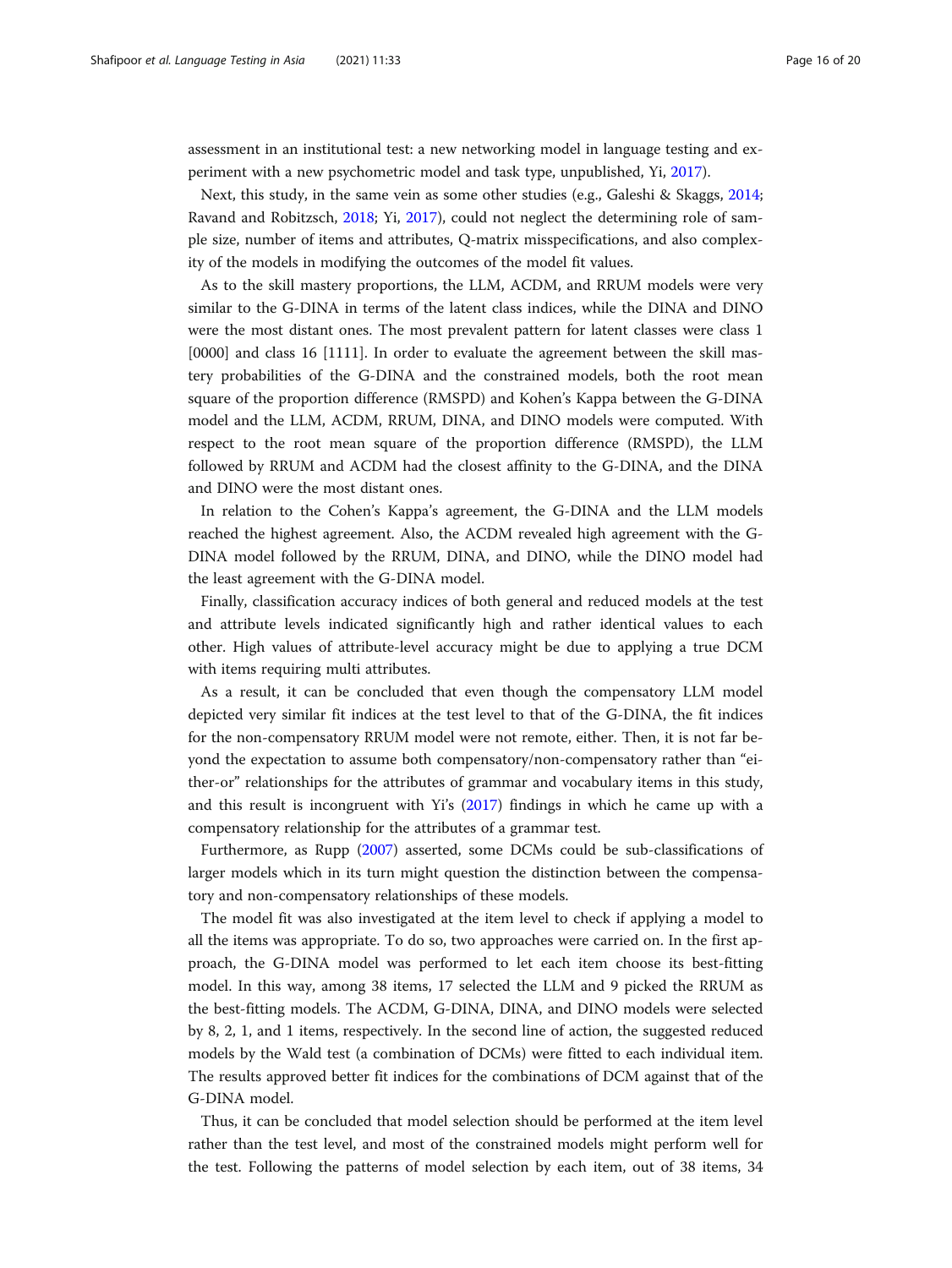items required 2 attributes, and only 3 items required three attributes. It is worth noting that none of the items with three attributes selected the G-DINA model. The justification that these items did not pick the general model might be the complexity or the unknown cognitive processes of the items (Henson et al., [2009](#page-18-0)). Moreover, item selection was performed with the priority given to the LLM and RRUM, followed by the ACDM.

Also, all the items with three attributes picked either the LLM or the RRUM model. This result is in contrast with the literature wherein large number of required attributes by an item led to the selection of a saturated model. This controversy can probably be due to the type of the DCM test applied in this study. As the test was an Achievement one developed based on a true DCM, the difficulty level and the complexity load of the items could be mitigated and the chance of misspecifications of the Q-matrix could probably be very slim. In addition, the large number of multi-attribute items might explain the logic behind the observed responses of the items.

# Conclusion

Overall, concerning the results obtained from both test and the item level fit indices, the following implications are suggested. First, when the nature of the interactions among the attributes are blurred despite the drawbacks of the general models such as possessing more parameters, difficulty in estimation routines, and overfitting, performing a general model in which both compensatory and non-compensatory relationships of the attributes are possible, can be the best. Then, at the item level, the G-DINA model can be run to allow each item to select its best-fitting model since it is far beyond the expectation to look for a single reduced model to fit all the items in a test.

While the current study introduced practical implications in terms of model selection for a vocabulary and grammar Achievement Test developed based on the cognitive diagnostic principles from the beginning, it was limited in applying only one particular Q-matrix adopted from a study conducted by Shafipoor (Shafipoor, M: A comparative study of different cognitive diagnostic models for developing a General English Achievement Test, unpublished). Due to the subjective nature of the Q-matrix construction, even though with a rigorous validation process, multiple Q-matrices might be required and applied to compare the results.

Furthermore, developing a true DCM in this study could clarify the factors involved in the observed responses of the items, but there are still some other issues which are almost quintessential in model evaluation, such as the effect of sample size, person and item local independencies, grain size of the attributes, and the nature of the relationships between the attributes of an item which are required to be investigated.

Moreover, in this study, the G-DINA model was applied as a general model, and DINA, DINO, ACMA, LLM, and RRUM were performed as reduced models; other studies can be conducted to compare other general and constrained models.

Finally, this study attempted to take DCM into a classroom setting by developing an Achievement Test to look at the practical aspects of DCM in classroom settings. Other studies can be investigated by focusing on different skills, materials, and content to fill up the gaps between the theoretical and practical aspects of DCMs.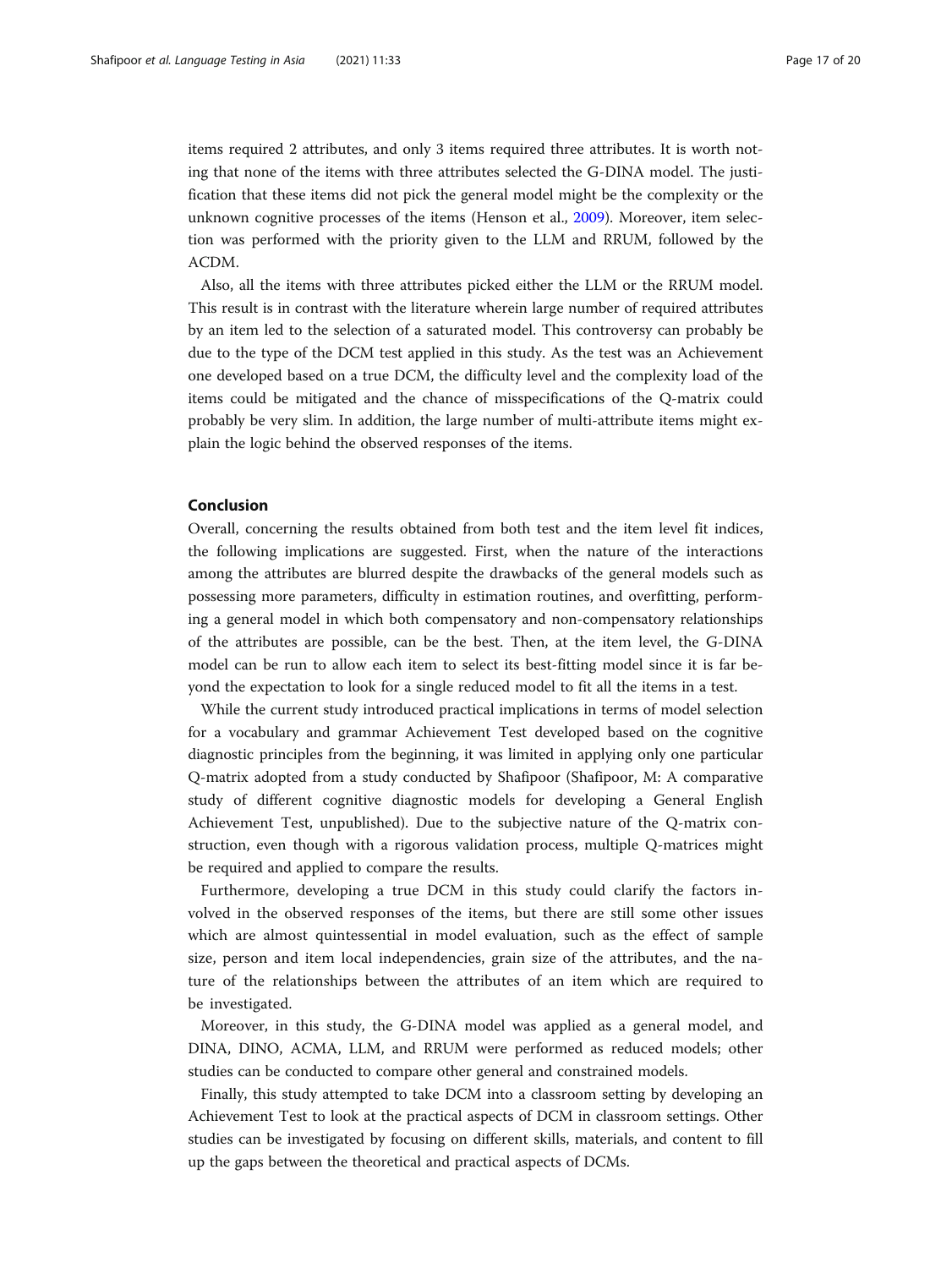## <span id="page-17-0"></span>Abbreviations

DCM: Diagnostic Classification Model; C-RUM: Compensatory Reparametrized Unified Model; DINA: Deterministic Input, Noisy "And" Gate Model; NC-RUM: Non-Compensatory Reparametrized Unified Model; DINO: Deterministic Input, Noisy "Or" Gate Model; AHM: Attribute Hierarchy Method; GDM: General Diagnostic Model; G-DINA: Generalized DINA Model; ACDM: Additive CDM; HDCM: Hierarchical Diagnostic Classification Model; LCDM: Log-Linear CDM; RMSPD: Root mean square of the proportion difference; CI: Confidence interval

# Supplementary Information

The online version contains supplementary material available at <https://doi.org/10.1186/s40468-021-00148-z>.

Additional file 1. Appendices

# Acknowledgements

The authors thank all the university instructors and students took part in different phases of the study.

#### Authors' contributions

This manuscript was extracted from Mahdieh Shafipoor's dissertation. As a result, she handled the experiment, collected the raw data, and provided data analyses under the supervision of her dissertation supervisor, Dr. Hamdollah Ravand and her dissertation advisor, Professor Parviz Maftoon. The authors read and approved the final manuscript.

#### Funding

Not applicable.

# Availability of data and materials

The datasets for the current study are available upon request.

# **Declarations**

## Competing interests

The authors declare that there are no competing interests.

#### Author details

<sup>1</sup>Department of English, Science and Research Branch, Islamic Azad University, Tehran, Iran. <sup>2</sup>English Department, Vali-e-Asr University of Rafsanjan, Rafsanjan, Iran. <sup>3</sup>Department of English, Science and Research Branch, Islamic Azad University, Tehran, Iran.

# Received: 6 September 2021 Accepted: 4 November 2021 Published online: 25 November 2021

# References

Akaike, H. (1974). A new look at the statistical identification model. IEEE Transactions on Auto Control, 19(6), 716–723 [https://](https://doi.org/10.1109/TAC.1974.1100705) [doi.org/10.1109/TAC.1974.1100705.](https://doi.org/10.1109/TAC.1974.1100705)

- Aryadoust, V. (2018). A cognitive diagnostic assessment study of the listening test of the Singapore-Cambridge general certificate of education O-level: application of DINA, DINO, G-DINA, HO-DINA, and RRUM. International Journal of Listening, 35(1), 29–52 [https://doi.org/10.1080/10904018.2018.1500915.](https://doi.org/10.1080/10904018.2018.1500915)
- Chen, F. F. (2007). Sensitivity of goodness of fit indexes to lack of measurement invariance. Structural Equation Modeling: A multidisciplinary Journal, 14(3), 464-504. <https://doi.org/10.1080/10705510701301834>
- Chen, H. L., & Chen, J. S. (2016). Retrofitting non-cognitive-diagnostic reading assessment under the generalized DINA model framework. Language Assessment Quarterly, 13, 218–230 <https://doi.org/10.1080/15434303.2016.1210610>.
- Chen, J., de la Torre, J., & Zhang, Z. (2013). Relative and absolute fit evaluation in cognitive diagnosis modeling. Journal of Educational Measurement, 50, 123–140 <https://doi.org/10.1111/j.1745-3984.2012.00185.x>.
- Cohen, J. (1960). A coefficient of agreement for nominal scales. Educational and Psychological Measurement, 20, 37–46 [https://](https://doi.org/10.1177/001316446002000104) [doi.org/10.1177/001316446002000104.](https://doi.org/10.1177/001316446002000104)
- Cui, Y., Gierl, M. J., & Chang, H. H. (2012). Estimating classification consistency and accuracy for cognitive diagnostic assessment. Journal of Educational Measurement, 49, 19–38 [https://doi.org/10.1111/j.1745-3984.2011.00158.x.](https://doi.org/10.1111/j.1745-3984.2011.00158.x)
- de la Torre, J. (2009). DINA model and parameter estimation: a didactic. Journal of Educational and Behavioral Statistics, 34(1), 115–130 [https://doi.org/10.3102/1076998607309474.](https://doi.org/10.3102/1076998607309474)
- de la Torre, J. (2011). The generalized DINA model framework. Psychometrika, 76(2), 179–199. [https://doi.org/10.1007/s11336-](https://doi.org/10.1007/s11336-011-9207-7) [011-9207-7](https://doi.org/10.1007/s11336-011-9207-7).
- de la Torre, J., & Chiu, C.-Y. (2016). A general method of empirical Q-matrix validation. Psychometrika, 81, 253–273 [https://doi.](https://doi.org/10.1007/s113360159467-8) [org/10.1007/s113360159467-8.](https://doi.org/10.1007/s113360159467-8)
- de la Torre, J., & Lee, Y. S. (2013). Evaluating the Wald test for item-level comparison of saturated and reduced models in cognitive diagnosis. Journal of Educational Measurement, 50, 355–373 [https://doi.org/10.1111/jedm.12022.](https://doi.org/10.1111/jedm.12022)
- de la Torre, J., & Minchen, N. (2014). Cognitively diagnostic assessments and the cognitive diagnosis model framework. Psicolog'ıa Educativa, 20(2), 89-97. <https://doi.org/10.1016/j.pse.2014.11.001>
- DiBello, L. V., Stout, W. F., & Roussos, L. A. (1995). Unified cognitive/psychometric diagnostic assessment likelihood based classification techniques. In P. D. Nichols, S. F. Chipman, & R. L. Brennan (Eds.), Cognitive diagnostic assessment (pp. 361- 389). Erlbaum.

Effatpanah, F. (2019). Application of cognitive diagnostic models to the listening section of the International English Language Testing System (IELTS). International Journal of Language Testing, 9(1), 1–28.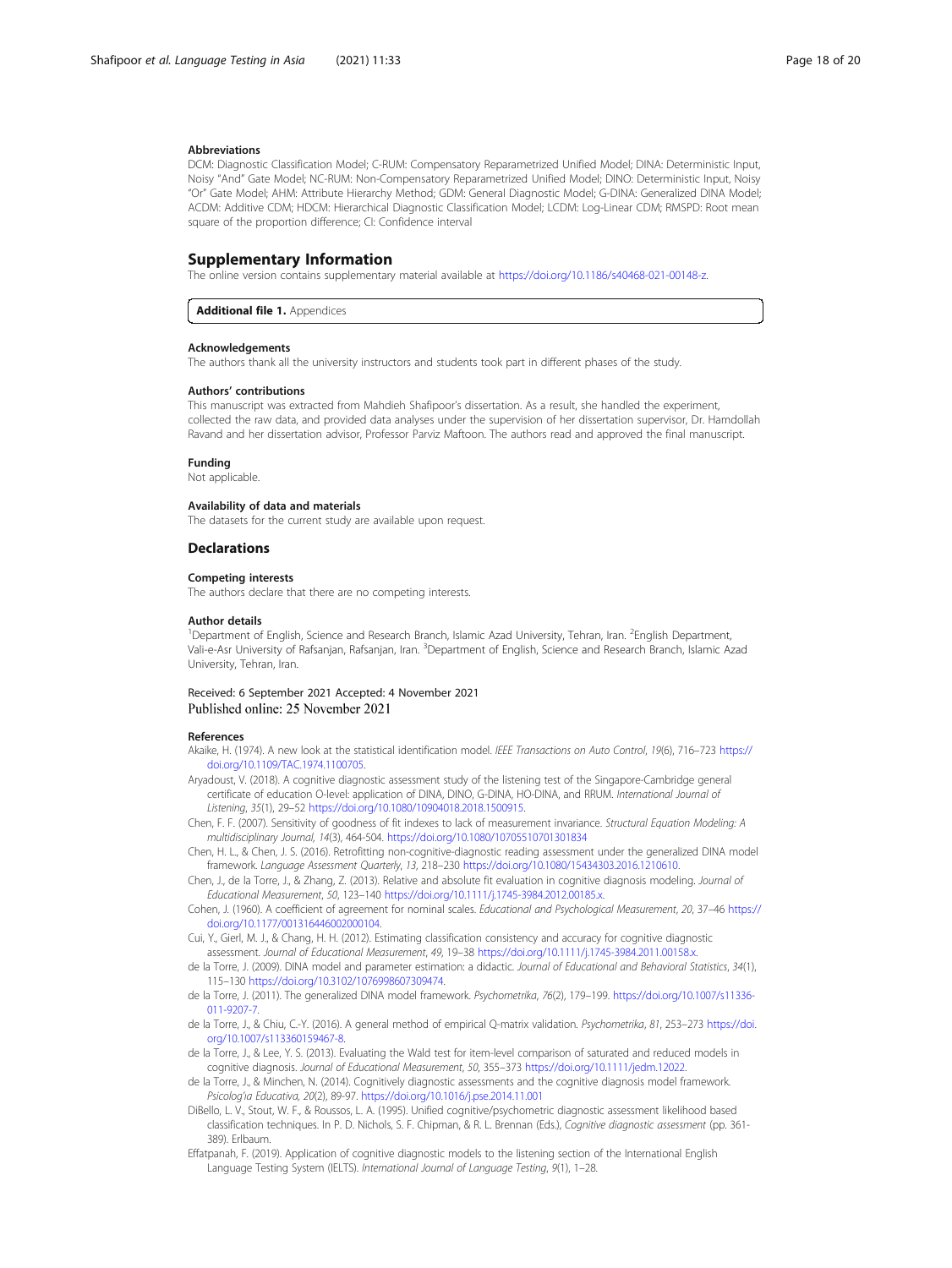<span id="page-18-0"></span>Embretson, S. E., & Gorin, J. (2001). Improving construct validity with cognitive psychology principles. Journal of Educational Measurement, 38(4), 343–368 [https://doi.org/10.1111/j.1745-3984.2001.tb01131.x.](https://doi.org/10.1111/j.1745-3984.2001.tb01131.x)

Galeshi, R., & Skaggs, G. (2014). Traditional fit indices utility in new psychometric model: cognitive diagnostic model. International Journal of Quantitative Research in Education, 2(2), 113-132. <https://doi.org/10.1504/ijqre.2014.064388>

Haertel, E. H. (1989). Using restricted latent class models to map the skill structure of achievement items. Journal of Educational Measurement, 26, 301–321 <https://doi.org/10.1111/j.1745-3984.1989.tb00336.x>.

- Harding, L., Alderson, J. C., & Brunfaut, T. (2015). Diagnostic assessment of reading and listening in a second or foreign language: Elaborating on diagnostic principles. Language Testing, 32(3), 317-336. [https://doi.org/10.1177/0265532214564](https://doi.org/10.1177/0265532214564505) [505.](https://doi.org/10.1177/0265532214564505)
- Hemati, S. J., & Baghaei, P. (2020). A cognitive diagnostic modeling analysis of the English reading omprehension section of the Iranian national university entrance examination. International Journal of Language Testing, 10(1), 11-32.

Henson, R. A., Templin, J. L., & Willse, J. T. (2009). Defining a family of cognitive diagnosis models using log-linear models with latent variables. Psychometrika, 74, 191–210 [https://doi.org/10.1007/s11336-008-9089-5.](https://doi.org/10.1007/s11336-008-9089-5)

- Hooper, D., Coughlan, J., & Mullen, M. (2008, June). Evaluating model fit: a synthesis of the structural equation modelling literature. In 7th European Conference on research methodology for business and management studies (pp. 195-200).
- Hu, J., Miller, M. D., Huggins-Manley, A. C., & Chen, Y. H. (2016). Evaluation of model fit in cognitive diagnosis models. International Journal of Testing, 16(2), 119–141 [https://doi.org/10.1080/15305058.2015.1133627.](https://doi.org/10.1080/15305058.2015.1133627)
- Hu, L., & Bentler, P. M. (1999). Cut off criteria for fit indexes in covariance structure analysis: conventional criteria versus new alternatives. Structural Equation Modeling, 6(1), –55 <https://doi.org/10.1080/10705519909540118>.
- Jang, E. E. (2009). Demystifying a Q-Matrix for making diagnostic inferences about L2 reading skills. Language Assessment Quarterly, 6(3), 210–238. <https://doi.org/10.1080/15434300903071817>.
- Jiao, H. (2009). Diagnostic classification models: which one should I use. Measurement: Interdisciplinary Research & Perspective, 7(1), 65–67 [https://doi.org/10.1080/15366360902799869.](https://doi.org/10.1080/15366360902799869)
- Johnson, M. S., & Sinharay, S. (2018). Measures of agreement to assess attribute- level classification accuracy and consistency for cognitive diagnostic assessments. Journal of Educational Measurement, 55(4), 635–664 [https://doi.org/10.1111/](https://doi.org/10.1111/jedm.12196) [jedm.12196](https://doi.org/10.1111/jedm.12196).
- Junker, B. W., & Sijtsma, K. (2001). Cognitive assessment models with few assumptions, and connections with nonparametric item response theory. Applied Psychological Measurement, 25, 258–272 [https://doi.org/10.1177/014](https://doi.org/10.1177/01466210122032064) [66210122032064.](https://doi.org/10.1177/01466210122032064)
- Kim, A. Y. A. (2015). Exploring ways to provide diagnostic feedback with an ESL placement test: cognitive diagnostic assessment of L2 reading ability. Language Testing, 32, 227–258 <https://doi.org/10.1177/0265532214558457>.
- Kim, Y. H. (2011). Diagnosing EAP writing ability using the reduced parameterized unified model. Language Testing, 28, 509-541. <https://doi.org/10.1177/0265532211400860>.
- Kunina-Habenicht, O., Rupp, A. A., & Wilhelm, O. (2012). The impact of model misspecification on parameter estimation and item-fit assessment in log-linear diagnostic classification models. Journal of Educational Measurement, 49, 59-81. [https://](https://doi.org/10.1111/j.1745-3984.2011.00160.x) [doi.org/10.1111/j.1745-3984.2011.00160.x](https://doi.org/10.1111/j.1745-3984.2011.00160.x)
- Lee, Y.-W. (2015). Diagnosing diagnostic language assessment. Language Testing, 32(3), 299–316. [https://doi.org/10.1177/02](https://doi.org/10.1177/0265532214565387) [65532214565387](https://doi.org/10.1177/0265532214565387).
- Lee, Y.-W., & Sawaki, Y. (2009a). Application of three cognitive diagnosis models to ESL reading and listening assessments. Language Assessment Quarterly, 6, 239–263 <https://doi.org/10.1080/15434300903079562>.
- Lee, Y.-W., & Sawaki, Y. (2009b). Cognitive diagnosis approaches to language assessment: an overview. Language Assessment Quarterly, 6, 172–189 [https://doi.org/10.1080/15434300902985108.](https://doi.org/10.1080/15434300902985108)
- Lei, P. W., & Li, H. (2016). Performance of fit indices in choosing correct cognitive diagnostic models and Q-matrices. Applied Psychological Measurement, 40(6), 1-13 https://doi.org/10.1177/014662161664795
- Lei, P.-W., & Li, H. (2014). Fit indices' performance in choosing cognitive diagnostic models and Q-matrices. Philadelphia, PA: Paper presented at the annual meeting of the National Council on Measurement in Education (NCME).
- Leighton, J. P., Gierl, M. J., & Hunka, S. M. (2004). The attribute hierarchy method for cognitive assessment: a variation on Tatsuoka's rule-space approach. Journal of Educational Measurement, 41, 205–237 [https://doi.org/10.1111/j.1745-3984.2](https://doi.org/10.1111/j.1745-3984.2004.tb01163.x) [004.tb01163.x](https://doi.org/10.1111/j.1745-3984.2004.tb01163.x)
- Li, H., Hunter, C. V., & Lei, P. W. (2015). The selection of cognitive diagnostic models for a reading comprehension test. Language Testing, 33, 391–409 <https://doi.org/10.1177/026532215590848>.
- Liu, R., Huggins-Manley, A. C., & Bulut, O. (2018). Retrofitting diagnostic classification models to responses from IRT-based assessment forms. Educational and Psychological Measurement, 78(3), 357–383. <https://doi.org/10.1177/0013164416685599>
- Ma, W., & de la Torre, J. (2020). G-DINA: an R package for cognitive diagnostic modeling. Journal of Statistical Software, 93(14), 1–26. Ma, W., Iaconangelo, C., & de la Torre, J. (2016). Model similarity, model selection, and attribute classification. Applied
- Psychological Measurement, 40(3), 200–217 [https://doi.org/10.1177/0146621615621717.](https://doi.org/10.1177/0146621615621717)
- Maris, E. (1999). Estimating multiple classification latent class models. Psychometrika, 64(2), 187–212. [https://doi.org/10.1007/](https://doi.org/10.1007/bf02294535) [bf02294535.](https://doi.org/10.1007/bf02294535)
- Mislevy, R. J. (1996). Test theory reconceived. Journal of Educational Measurement, 33(4), 379–416 [https://doi.org/10.21236/a](https://doi.org/10.21236/ada291836) [da291836](https://doi.org/10.21236/ada291836).
- Paulsen, J., & Valdivia, D. S. (2021). Examining cognitive diagnostic modeling in classroom assessment conditions. The Journal of Experimental Education, 1–18 <https://doi.org/10.1080/00220973.2021.1891008>.
- Purpura, J., & E. (2004). Assessing grammar. Cambridge University Press. <https://doi.org/10.1017/CBO9780511733086>. R Core Team (2013). R: A language and environment for statistical computing. R Foundation for Statistical Computing,
- Vienna, Austria. [http://www.R-project.org/](http://www.r-project.org/) Ranjbaran, F., & Alavi, S. M. (2017). Developing a reading comprehension test for cognitive diagnostic assessment: a RUM
- analysis. Studies in Educational Evaluation, 55, 167–179 <https://doi.org/10.1016/j.stueduc.2017.10.007>.
- Ravand, H. (2016). Application of a cognitive diagnostic model to a high-stakes reading comprehension test. Journal of Psychoeducational Assessment, 34(8), 782–799 [https://doi.org/10.1177/0734282915623053.](https://doi.org/10.1177/0734282915623053)
- Ravand, H., & Baghaei, P. (2019). Diagnostic classification models: Recent developments, practical issues, and prospects. International Journal of Testing, 20(1), 24–56 [https://doi.org/10.1080/15305058.2019.1588278.](https://doi.org/10.1080/15305058.2019.1588278)